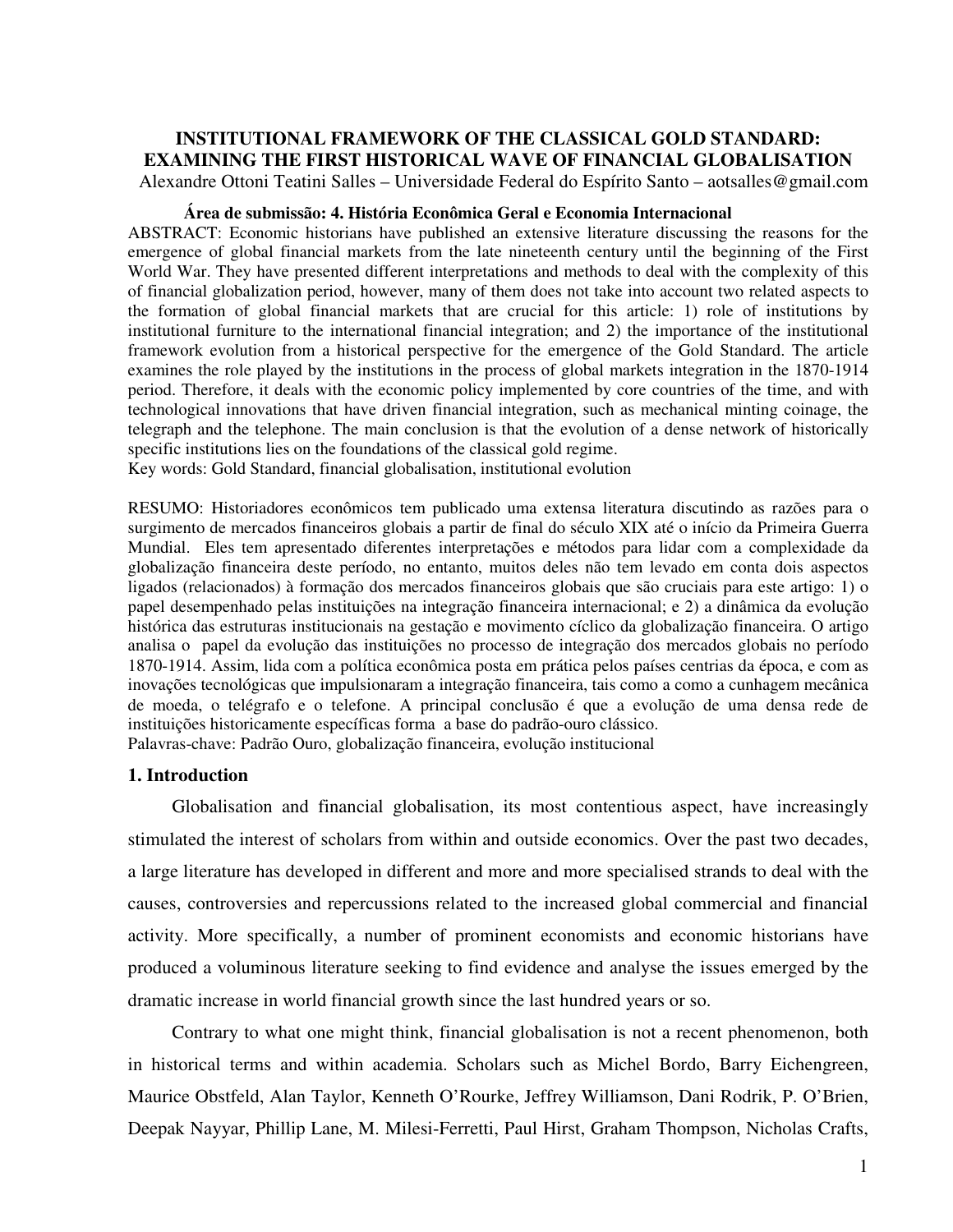Michael Twomey, among others, have examined historical literature and data related to global capital mobility from the classical Gold Standard era (1870-1914) until the early twenty-first century, and have identified that the degree of financial integration has oscillated in long waves since then. $<sup>1</sup>$ </sup>

Aforementioned authors have developed different interpretations and methods to deal with the complexity of the long waves of financial globalisation since it has been carried out based on various theoretical approaches. Many of them overlook two connected features of the phenomenon that are crucial to this article: 1) the role played by the institutional furniture (in Veblenian terms, see VEBLEN 1899, 1919) of global financial market integration; and 2) the importance of the institutional framework evolution from a historical perspective for the emergence of the Gold Standard. It is beyond the scope of this article to deal with the institutional fabric of the second financial globalisation era (whose unfolding still meets in course), so this paper aims to examine a variety of issues regarding the institutional evolution of the classical Gold Standard period. More particularly, the essay is focused on addresses these key questions: What was the importance of the historically specific institutional structure for the emergence of the classical Gold Standard regime? Which were the key institutions underlying the Gold Standard and how they evolved through time?

The article is organised in four sections, besides this introduction. Section two is devoted to discuss some key theoretical arguments related with the topic proposed. The third examines the characteristics of the first financial globalisation through the development of two key institutions: money and markets. The fourth looks at the formation of global financial markets through the evolution of international communication and policy procedures. Section 5 concludes the essay.

# **2. Key arguments for a historical and institutional examination of the first era of financial globalisation**

In this paper I will scrutinize the historical features of the Gold Standard based on a method developed by the institutionalist scholar Geoff Hodgson (2001, 2002, 2007), which takes into account the role played by the evolution of institutions and its historical specificities to

<sup>&</sup>lt;sup>1</sup> Some authors from this set of scholars have called the U-shaped pattern the financial globalisation historical swings. That means, financial markets presented high levels of integration during the forty years prior to WWI. This integration declined sharply in the years between the wars, recovering gradually after the end of Bretton Woods agreements until it reached again, in the 1990s, the comparably high levels of financial integration attained before 1914.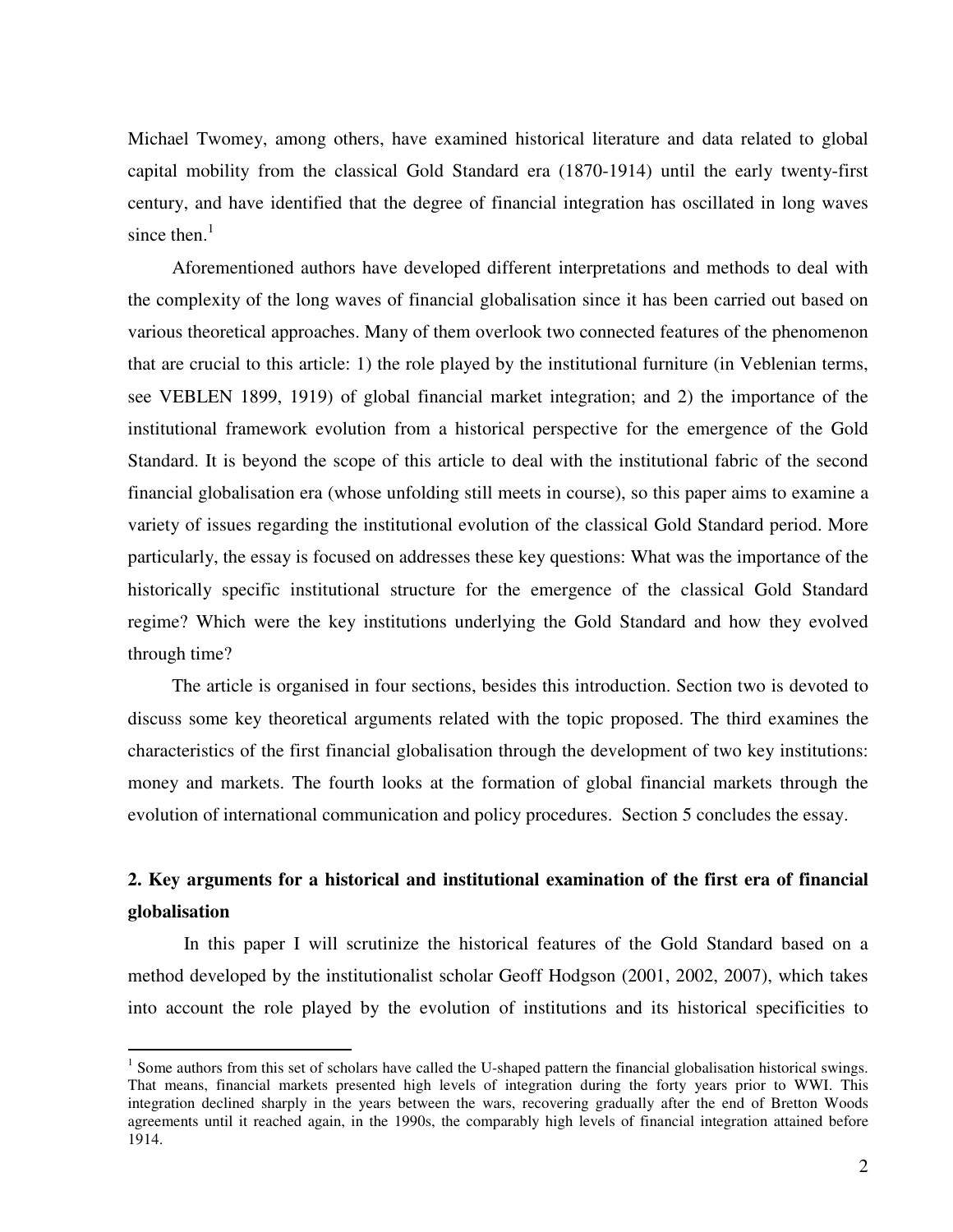describe the nature of any particular economic phenomenon. He called it the "problem of historical specificity". In doing so, I am assuming the Original Institutional Economics  $(OIE)^2$  as the key theoretical perspective to grasp the issues surrounding the historical institutional evolution of the first financial globalization phenomenon.

The constitution of an "economic theory with institutions" derived from the theoretical effort to understand the human agency through the examination of its cultural context, focusing on the role played by evolving institutions over time. In doing so, institutions and the evolutionary nature of the economic process would define different types of economic systems (Hodgson, 1998, p. 168), thus a "general institutionalist theory" should indicate how to develop specific or varied analyses related to particular phenomena. The problem of historical specificity is considered even in one of Hodgson's (1998, p.168) definitions of institutionalism: "Institutionalists do not attempt to build a single, general model on the basis of those ideas. Instead, these ideas facilitate a strong impetus toward specific and historically located approaches to analysis".

According to Hodgson's approach, history matters to investigate the causes of the unfolding sequence of economic events, then the interpretation of the first wave of financial globalisation "must explore the particularities of the past" (Hodgson, 2007, p. 112). Hence, the analysis proposed to examine it is focused on the specific characteristics and underlying institutions of that era. In other words, I will look for stylized facts of the system aiming to disclose the structural basic features and specific groups of embedded institutions that can explain the nature and the evolutionary process of cross-border capital movement throughout the historical period. This analysis does not linger merely on statistics, but aims to explain the institutional scope and the causal processes of the financial integration in that era. The historical context and the particular institutional, social, cultural and technological conditions of that age will be the standpoint to describe the dynamics of that financial globalisation episode. Surrounded and spurred by institutional changes, it is considered here to be an evolutionary process of financial market transformations.

Globalisation and financial globalisation are not simply an amalgamation of markets, but a process of ongoing intercontinental integration of people and nations, which involves necessarily

 $2$  Institutionalism, in its Old American School branch, is a multidisciplinary research programme whose basic notional element lays on the concept of institutions understood as habits of thought ("habitual methods of procedure" [VEBLEN 1898a, p. 391]; "prevalent habits of thought" [VEBLEN, 1899, p. 125 and 1919, p. 314]; "habitual methods of carrying on the life process of the community in contact with the material environment in which it lives" [VEBLEN, 1899, p. 127]; "settled habits of thought common to the generality of men" [VEBLEN, 1909, p. 626]), rules, norms, and its evolution (HODGSON, 1998).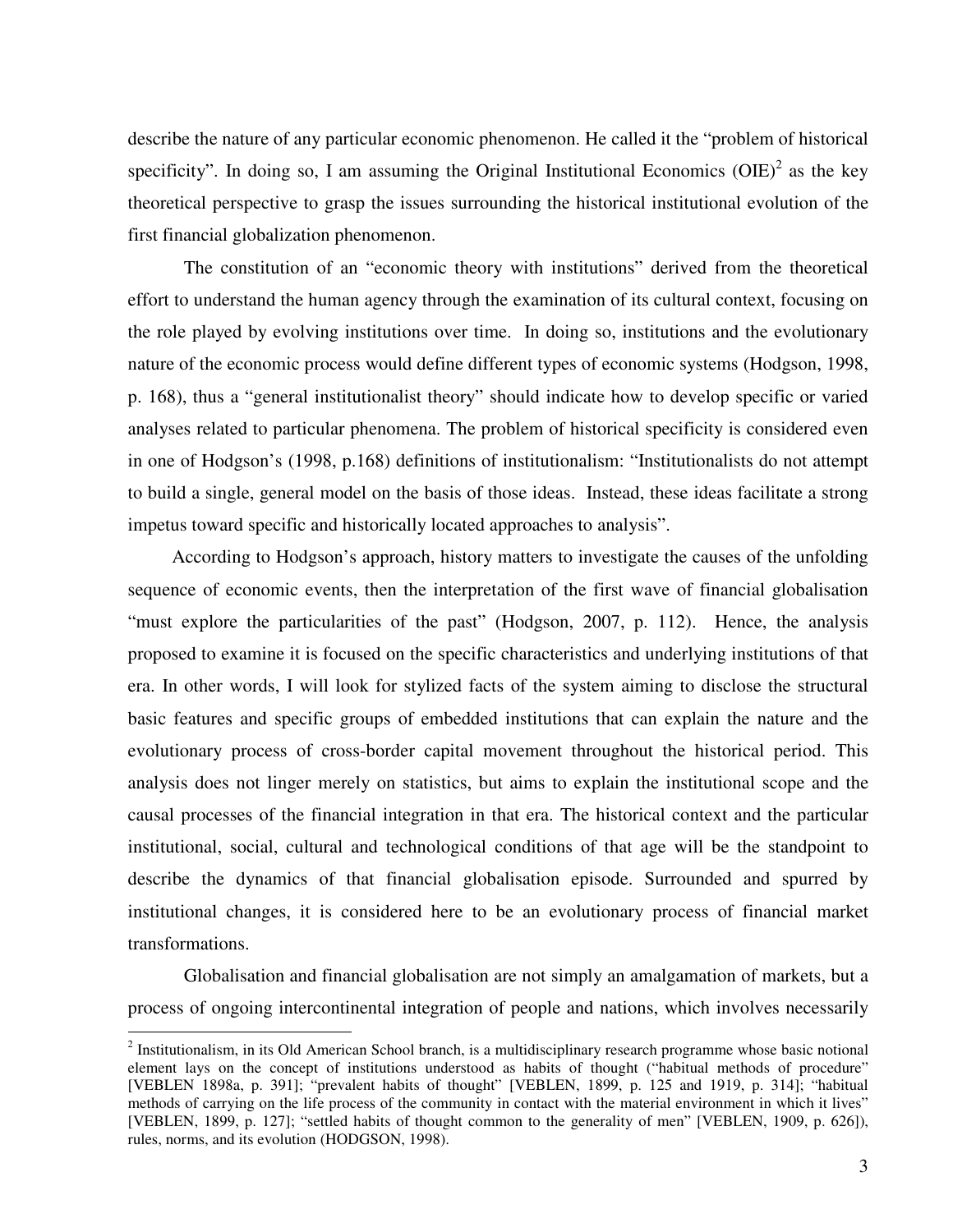changes in key institutions such as money, market structure, governments, agent's and firm behaviour, law, social rules, culture, language, habits and traditions. In doing so, it affects the world economy in many aspects, such as: urban and international migration, ([un]expected) geopolitical changes, natural environment issues, military and political disputes, legal systems, multilateral international (or local) institutions, technological developments, and the list goes on endlessly. This way, globalisation and financial globalisation is an institutionalized concept subject to evolution. They are "a set of processes" (PERRATON, 2003, p. 38) in continuous transformation running across the spheres of human collective action, which interact with institutions in ongoing evolution, subject to contradictions, advances and retreats. In this article, its historical dynamic progress is focused on the role played by the network of institutions (and its evolution)<sup>3</sup> underlying the occurrence of the first wave of financial globalisation.

Financial transactions are also a highly institutionalized economic activity. They are formal and/or informal contracts undertaken in the present but ended in the future, hence subject to some degree of payoff uncertainty. As a result, contracts and the large number of financial instruments involved should be carefully organised, ruled and managed in order to help the system to operate in ordinary conditions. That is why financial activities depend on a framework of institutional arrangements, such as: markets, money (including international monetary standards and monetary instruments), habits, traditions, rules and regulations (both *de jure* and *de facto* regulations), legal proceedings and policy schemes. It goes without saying that credible and stable institutions do not provide a shield against international and/or systemic crises, but they are an important institutional macroeconomic foundation to help alleviate the harmful effects caused by sudden changes of market mood.

Global financial flows have fluctuated throughout history by the development, adaptation and interaction of that institutional fabric. On the other hand, financial crises and crashes have occurred in certain situations where, broadly speaking, domestic and international institutional framework collapsed<sup>4</sup>. Institutions progressed and regressed throughout time, so their historical changes provide important insights into understanding why financial globalisation framework has been capable of dealing with a huge volume of capital in certain periods in history, and why this

<sup>&</sup>lt;sup>3</sup> This way of interpreting the institutional changes is strongly influenced by Hodgson (1998, p. 168) mentioned in footnote 2, who asserts that: "The core ideas of institutionalism concern institutions, habits, rules, and their evolution." 4 One might remember two key historical episodes to illustrate this statement: the demise of the Bretton Woods arrangements in 1971 that led to the end of the "Thirty Glorious Years", and the dismantling of prudential regulation rules of American financial system after the 1990s, which eventually resulted in the subprime crisis in 2008.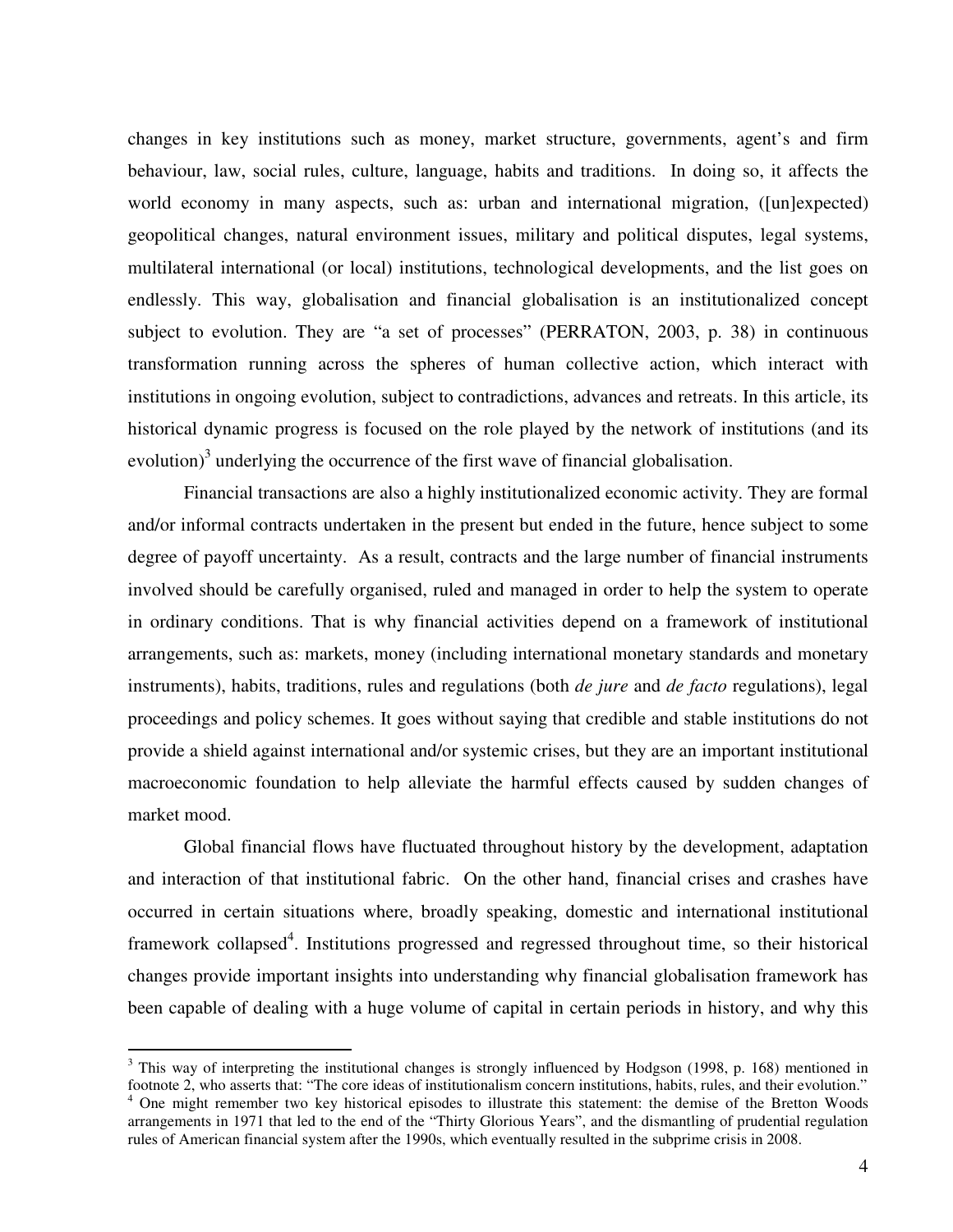capacity sometimes breakdown. Then, the following analysis is focused on the institutional evolution of the Gold Standard, aiming to grasp a deeper learning of the underlying historical specificities of period.

Institutional characteristics are specific in different moments of history and confer idiosyncrasies to each international financial system. So then the 1870-1014 period had its specific institutional characteristics related to the historical period in which it took place. Examining this historical experience, it is clear that there had been a "dense network of financial institutions" (BALDWIN and MARTIN 1999, p. 8) underlying its development. From a different standpoint, Hodgson (1998, 2002) brings to attention for the importance of placing the economic analysis on the grounds of historically specific economic institutions. His purpose is to encourage the analyst to take into account the historical specificity of institutions in order to establish their conclusions about the subject in debate. Considering these two scholarly suggestions, the analysis proposed in this article is focused on an examination of what I call the "dense network of historically specific financial institutions" to examine the evolutionary process of financial institutions during the first episode of financial globalisation ever, aiming to provide then a depiction of its salient aspects.

Um summary, the theoretical and methodological elements presented in this section will be the basic premises for the interpretation of the historical institutional evolution of financial globalisation during the period in question. The evolution of institutions designates the time, catching hold of public and private sentiment, leading us to understand the mind of the era, revealing key aspects of the phenomenon that have been neglected in several historical investigations. Therefore, scrutinizing the globalisation of finance through the lens of the role played by them in the process of global financial integration, implies that the article offers a different angle of examining the phenomenon that may complement one of the sides that the subject has been examined so far.

#### **3. Building financial globalisation through key institutions: money and markets**

Institutional and political factors deeply marked the first wave of financial globalisation. The most important was the exuberance of the British economy and the outstanding pace of international capital flows from the late nineteenth century to the beginning of the WWI. It is not controversial among scholars the fact that the UK political, economic, military, technological and financial power was a chief reason that increased the degree of global commercial and financial integration spreading its monetary system based on gold (ALDCROFT and RICHARDSON, 1970;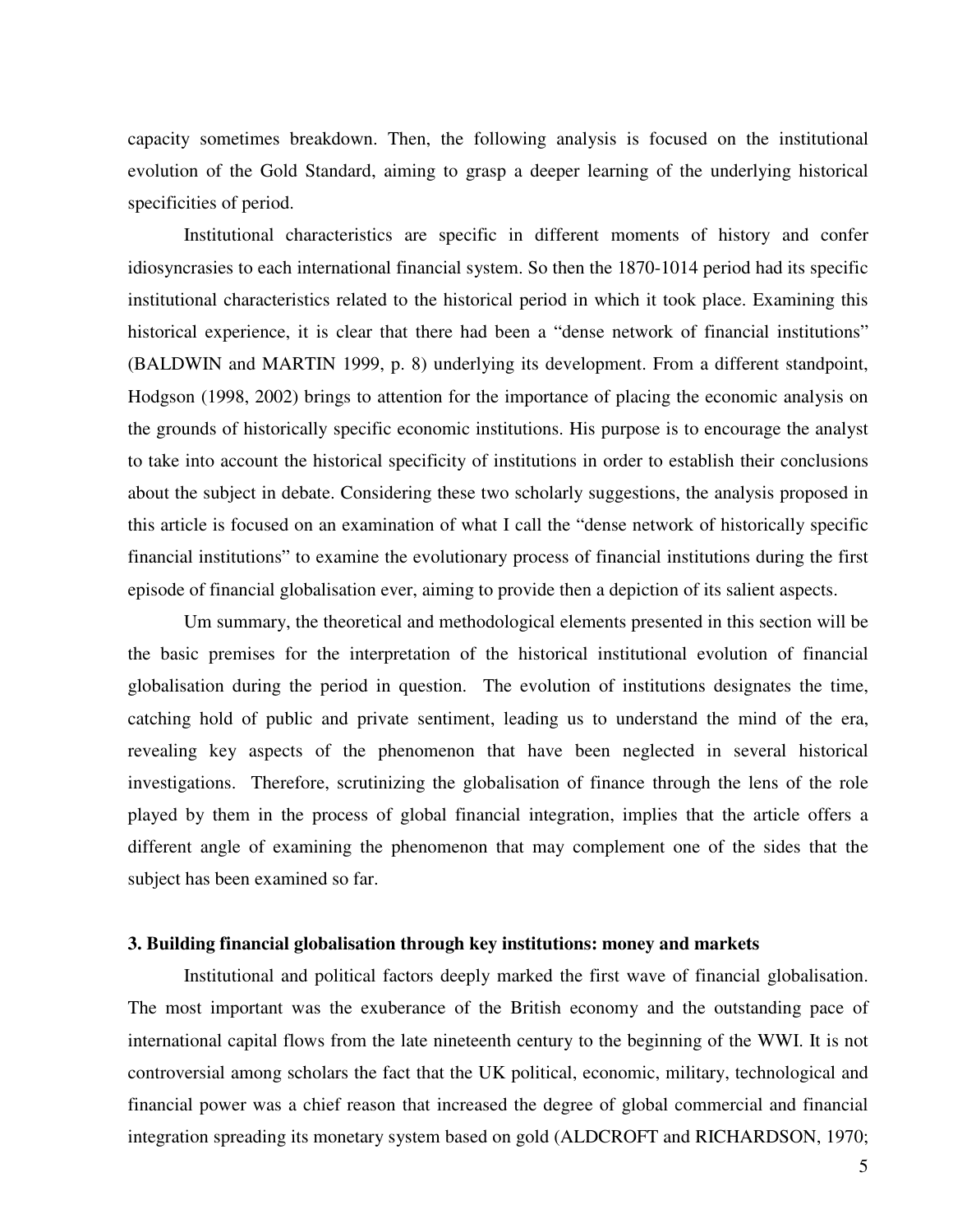CAIRNCROSS, 1953; EDELSTEIN, 1982; IMLAH, 1958; PLATT, 1968; POLLARD, 1985; NORTH, 1962).

The classical Gold Standard was a monetary global system in which the value of national currencies was fixed at a specific weight of gold, so its chief feature was the commitment assumed by governments to maintain fixed exchange rates with gold. That means, Central Banks were supposed to freely convert the currency of each participating country into gold at any time at the legal rate, so that monetary stability was the economic policy priority for the system's countries members. By creating a stable monetary parity to gold, this arrangement stabilised the exchange rate of many countries within narrow limits of variation. As a consequence, most of international debts were settled in gold.

In fact, the mechanisms of balance-of-payment adjustment managed by central banks and (to a minor extent) by commercial banks to guarantee the defence of gold convertibility were not always obeyed. Scholars such as Nurske (1944), Bloomfield (1959), McCloskey and Zecher (1976) and Eichengreen (1996) maintain that central banks developed many ways of violating the "rules of the game", putting at risk the stability of the system. Central banks usually tried to avoid an outflow of gold in order to preserve the stability of their currency, so their decisions were focused mainly on maintaining gold reserves compatible with the golden points and internal price stability. In doing so, they applied their discount rate to avoid the erosion of their gold reserves up to the point in which international markets decided to increase their exports. In other words, they increased interest rates at least during the time needed while other countries increased their imports from the country where prices went down due to the central bank's restrictive policy.

The results attained by the operation of the discount rate were usually successful. This policy procedure involved the management of loans and interest rates which in turn aimed at controlling the country's gold reserves and consequently the supply of money. For instance, if there was the expectation of a gold outflow, the central bank increased the discount rate withdrawing money from the market in order to make exports more competitive. Then, the trade deficit would be eliminated avoiding the loss of gold reserves. Similarly, interest rates could be increased also to reduce credit (and then increasing the cost of investment), keeping the entrepreneurs under strict market discipline.

Alternatively, there were other two ways to reduce the money supply in order to avoid an outflow of gold. Open market operations were sometimes employed in Britain and (by the end of the 19<sup>th</sup> century) in Germany but not regularly because it required a developed financial market to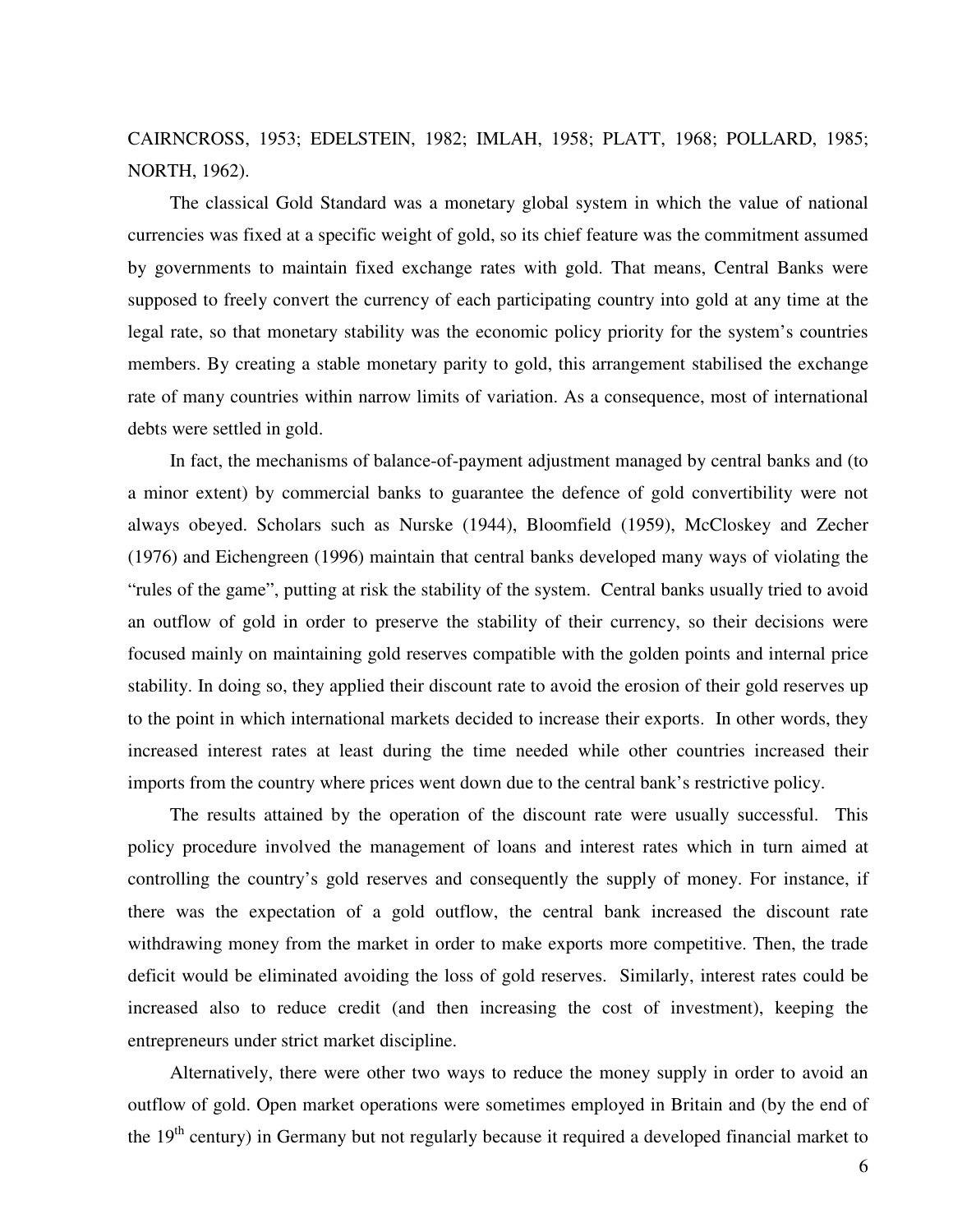be able to negotiate a number of bonds efficiently. Foreign exchange market operations with the same purpose occurred between London and New York but were also not so significant at that time. Both of them occurred simultaneously, but these two alternative ways did not reflect the reality of the European and American financial structures during the Gold Standard. As a result of such improvements, gold flows to settle balance of payments disequilibria were actually scarce, especially due to central banks cooperation and the risk, transportation fees, and insurance costs of gold displacements.

Up to this point, one can imagine that the international transactions under the Gold Standard were a consequence of the operation of and agreement to a set of rules and/or regulations formally written in some forms of codes. As a matter of fact, such statement is not true. A couple of reasons could be pointed out. First, apart from the legal provision committing central banks in maintaining the convertibility of their currencies into gold, there was not a statute to prescribe laws or codes to be followed. Then, over time there were many deviations from the mechanisms of adjustment described above. The two quotations below could enlighten this point. McCloskey and Zecher (1976, p. 362) reasoned that:

Central banks often did not play the rules: the Bank of France and the National Bank of Belgium, for example, kept their discount rates low regardless of gold flows. An alternative indicator of the extent to which central bankers played the rules is the extent to which the relationship between inflows of gold and increases in domestic credit was positive. Once again, the indicators are that in the late nineteenth century the monetary authorities, in the case American and British, cheated: the correlation between gold flows and annual changes in domestic credit was -0.07 in the United States and -0.74 in the United Kingdom.

As can be seen, the "rules of the game" were not fully respected at all, so they cannot be considered a central pillar for the maintenance of the Gold Standard, at least in the short run, but also they cannot be discarded as if they were unimportant. The violation of these rules in the short term was tolerated as long as agents believed that inconsistent policies relating to the monetary stability would not happen indefinitely, i.e., in the long run they should be maintained, otherwise the system would not survive. Considering this, its institutional maintenance in the short run should be found in other more robust and credible foundations.

Interestingly, despite the fact that the rules were defied many times, the system continued in operation up to the occurrence of a world war.<sup>5</sup> Then, how did the Gold Standard regime operate for so long without a written code and without having its informal commitments strictly obeyed?

<sup>&</sup>lt;sup>5</sup> McCloskey & Zecher (1976:363) affirm: "Yet, the gold standard, it is said, worked quickly and well. The exchange rate between sterling and dollars, among many other rates, remained virtually unchanged from January 1879, when the United States put itself back on gold, to August 1914, when the war put the United Kingdom effectively off it".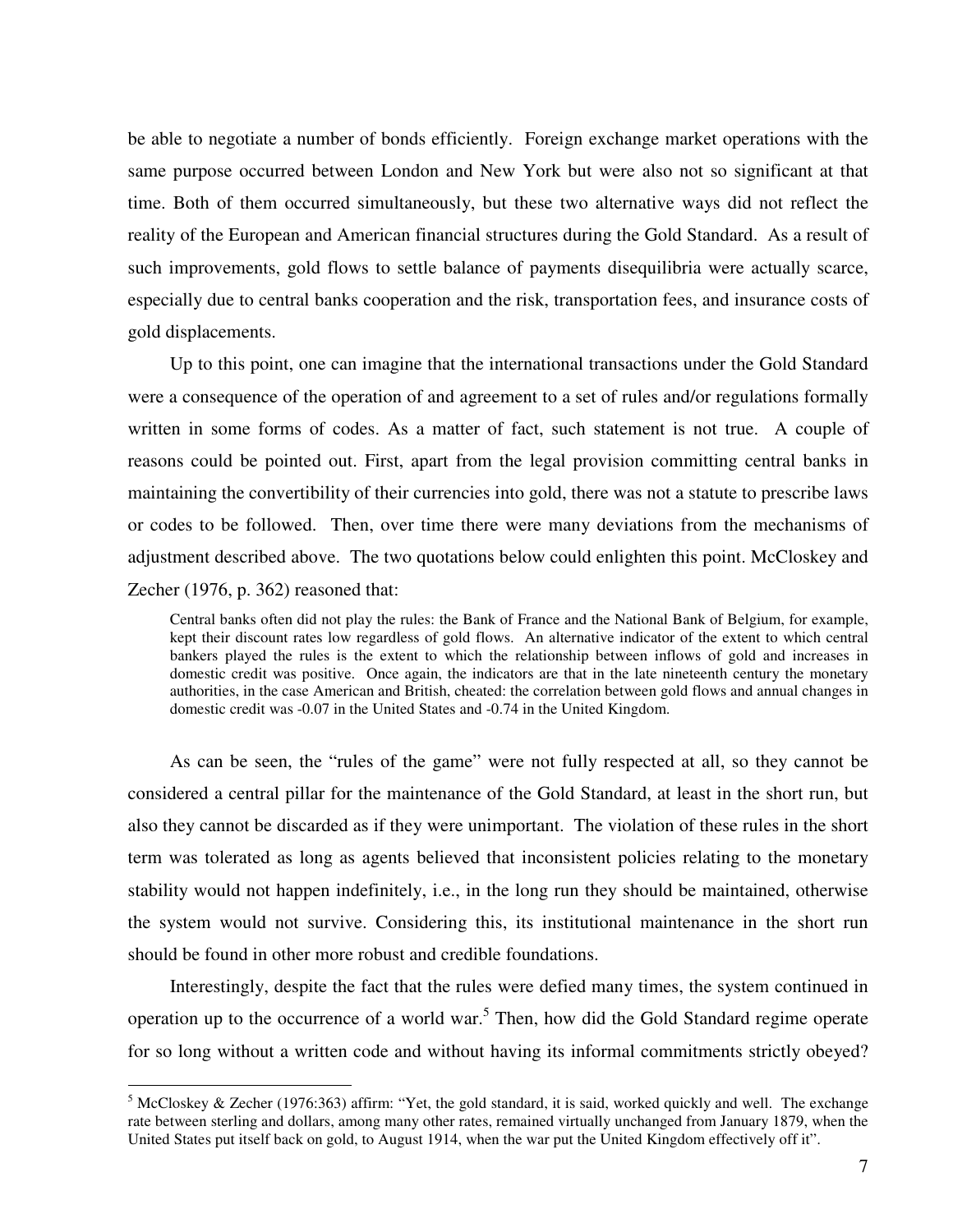Most authors have answered this puzzle affirming that it was sited in two crucial pillars: the long term commitment to gold convertibility and international solidarity (GALLAROTTI, 1995; EICHENGREEN, 1996). This answer is another piece of evidence to show the importance played by institutional aspects in the development of the regime. Furthermore, inspired by Keynes's (1930, p. 258) assertiveness regarding the choice of gold as a standard of value to establish a monetary standard, I consider that the long term commitment to gold convertibility was motivated by tradition, which can be consider based on the definitions presented above, an institution. This tradition was kept for governments of member countries, that is, the nation-states played an important role as institutions of global economic governance.

Governments (especially in the core countries) were committed to maintaining the long term convertibility into gold, overcoming the problems caused by short term deviations. This commitment was measured as a priority policy objective of each country member. Economic policy instruments were fully dedicated to maintaining the gold parities to get the "good housekeeping seal of approval" (BORDO and ROGOFF, 1996), and then investments in social security were virtually non-existent. There was great concern with price stability and little concern with output level and its distribution. Political complaints in opposition to the side effects of high interest rates were still embryonic at that time: the right to vote was not universal, labour parties and labour unions were not yet structured, and wages and prices were relatively flexible. Besides, private agents noticed that governments would not hesitate to take unpopular measures to maintain domestic monetary stability.

This commitment was not enough to maintain the stability of the Gold Standard system without international solidarity amongst the central banks. An increase (reduction) in one country's discount rate attracted (repelled) financial capital and gold reserves, damaging the balance-of-payments of the other countries. These disturbances might ignite cumulative imbalances in international accounts for many economies. Despite the influence of the Bank of England as the coordinator of the system, there were turbulent periods in which its reactions were not enough to prevent financial crises. For instance, if a country lost a great part of its gold reserves, it would have to increase its discount rate to attract overseas gold and capital. As usual, all economies wanted to increase their reserves, and without international cooperation the system would be ruined. Then, if the other economies wanted to preserve their proper financial stability, they would have that to act cooperatively helping the one in distress to increase its gold reserves in order to guarantee the continuity of the system. I mean, in order to preserve its own interests the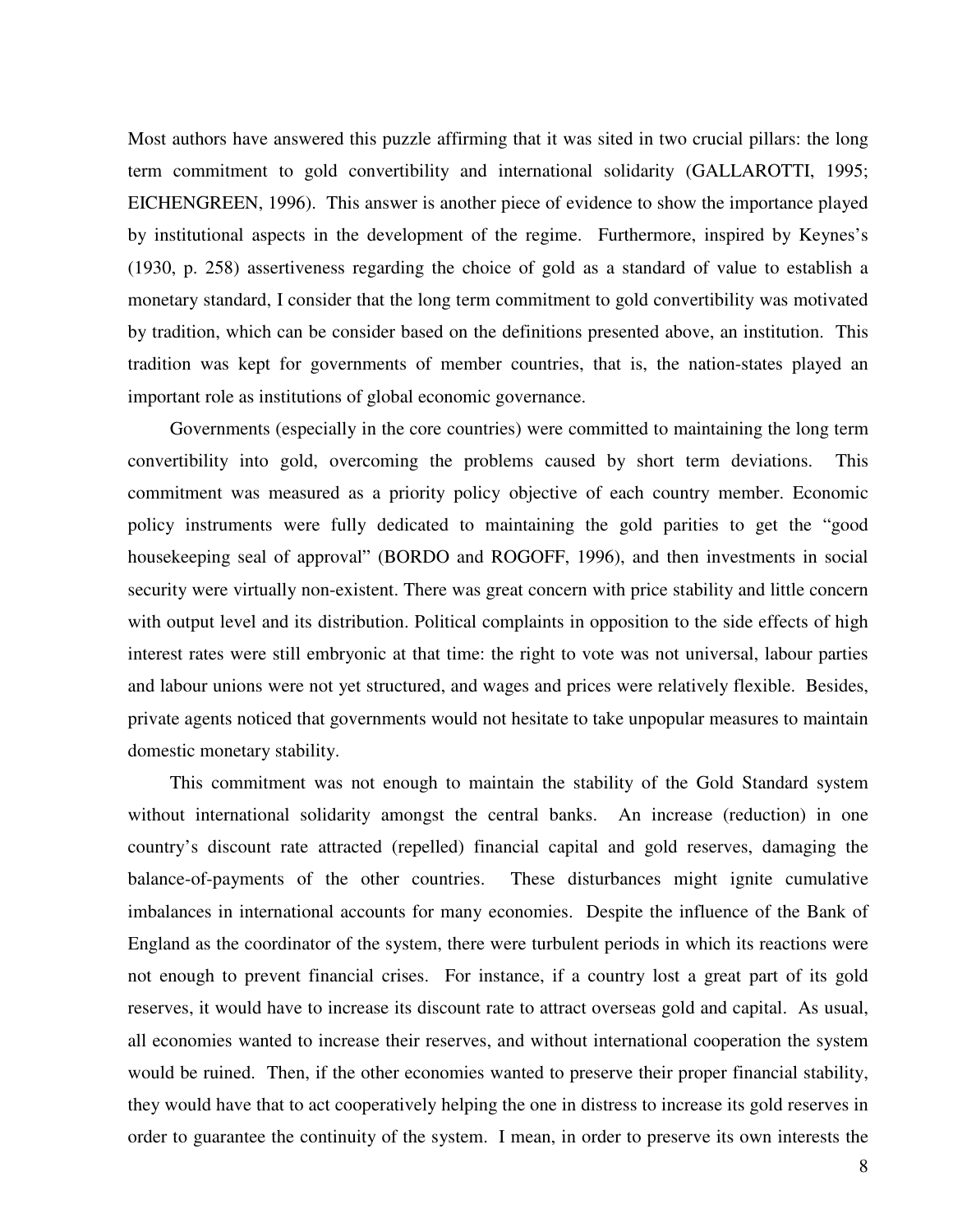system had to be preserved and could not allow countries in crisis to influence the policy decisions of all others because it would eventually lead to the failure of the system.

Although the steadfast long term government commitment to monetary stability, the Gold Standard could not prevail for more than forty years without international solidarity between central banks since as discussed above the discount rate was raised whenever there was risk of gold outflows. This decision attracted international capital and gold to certain countries, promoting an opposite reaction in others. Similarly, central banks decreased the discount rate when the gold stock was in excess. Unilateral decisions similar to that provoked unexpected outflows or inflows of gold to some other countries, then problems to their balance-of-payments and domestic prices. The opposite reaction was instantaneous and the final result had a harmful effect to all. Policy responses rebound over and over again creating an inconsistent policy scenario, ruining the credibility of the system.

International liquidity varied for many reasons, therefore central banks' decisions were too harmful for the maintenance of monetary stability, damaging the credibility of the system as a whole. For example, when the international liquidity was reduced, there was a need to increase the interest rate or vice-versa, and without an institution to coordinate this adjustment, central banks might have made inconsistent decisions. For this reason, an effective leadership was important to coordinate these decisions. As the most powerful monetary authority, the Bank of England assumed this position in the 1870s, leading the global market since its discount rate was the target for all other central banks. The role played by the Bank of England and the other central banks likewise represents another key institutional aspect of the Gold Standard.

Besides the aforementioned episodes of international cooperation, the Baring crisis in 1890 became well-known due to the unprecedented amount of money negotiated between central banks. It is an outstanding example showing the importance of international cooperation during the Gold Standard. The British bank Baring Brothers lent money to the government of Argentina but did not receive any payment in due time. This fact provoked an expectation that the Bank of England would not have enough gold to maintain the parity of the pound sterling. The Bank of England bailed out the Baring Brothers to prevent a larger depression, and Lombard Street ended up receiving a loan of £3 million in gold from the Bank of France, and £1.5 million in gold coins from the Russian State Bank (EICHENGREEN, 1996, p. 34). In the end, the Bank of England managed to recompose their reserves and the currency crisis was eventually solved, but this experience almost ruined the Gold Standard.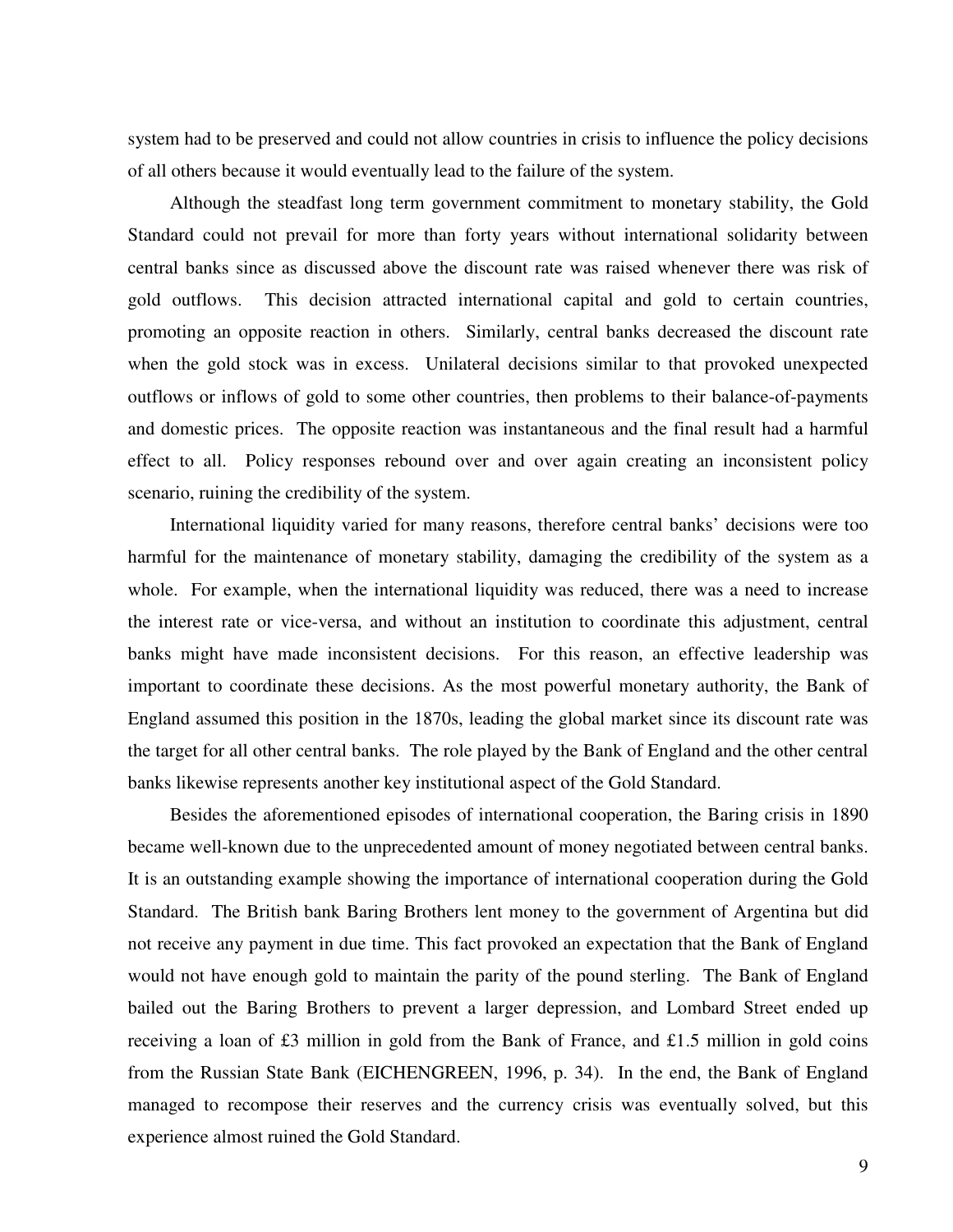Since then, a new "rule" (a truly institution) was introduced in the system. Countries noticed that the commitment of sustaining the gold parity could not be accomplished without international cooperation amongst central banks. Consequently, by the end of the  $19<sup>th</sup>$  century and the beginning of the  $20<sup>th</sup>$  century, several similar crises were thwarted through the coordinated action of the monetary authorities from distinct countries. One more procedure was established as a rule of the game, making international solidarity an institution to the gold regime.

At this point, it is worthy to ask a couple of questions: what does this discussion mean in terms of global capital integration? In what aspect it is related to the role played by institutions? What does it mean with "the dense network of historically specific financial institutions"?

Being played like this, the rules of the game created a favourable policy environment able to trade goods and capital, connecting all country-members through the common language of an international monetary standard. As mentioned above, the adherence to the Gold Standard implied some basic commitments which were mutually related: governments should be prepared to take any policy measures to defend convertibility; they would be coordinated by a leader; and they would expect cooperation from the central banks. This does not mean a perfectly coordinated world<sup>6</sup> but one that encouraged the adherence of a variety of countries distant from the north Atlantic economy.

All of these commitments and rules imply that foreign securities issued in countries off gold were considered riskier. On the other hand, countries on gold were integrated into an extensive market and then had much more opportunities to buy or sell their assets. The "good housekeeping seal of approval" allowed the inclusion of peripheral countries to the European markets and favoured global economic integration since the adherence to the rules allowed access to a wide market free from capital controls. Accordingly, the establishment of the classical Gold Standard played a crucial role in global capital integration. Protectionism to agricultural and industrial products was a common trend in developed countries (especially from the end of the  $19<sup>th</sup>$  century to 1913) as noted by Bairoch and Kozul-Right (1996) and Chang (2002), but capital controls were scarce at that time.

Before 1870, cross-border trade and financial flows were less connected, less structured and financial markets were roughly institutionalised. An international network of asset trade was not

<sup>&</sup>lt;sup>6</sup> Despite playing a central role to the global market institutionalisation, this regime could not be considered perfectly integrated. In fact, there were many crises and backlashes in various countries, especially in peripheral economies, due to inconsistencies in their economic policy (BORDO, EICHENGREEN and IRWIN 1999; see also EICHENGREEN and BORDO 2002, p. 40).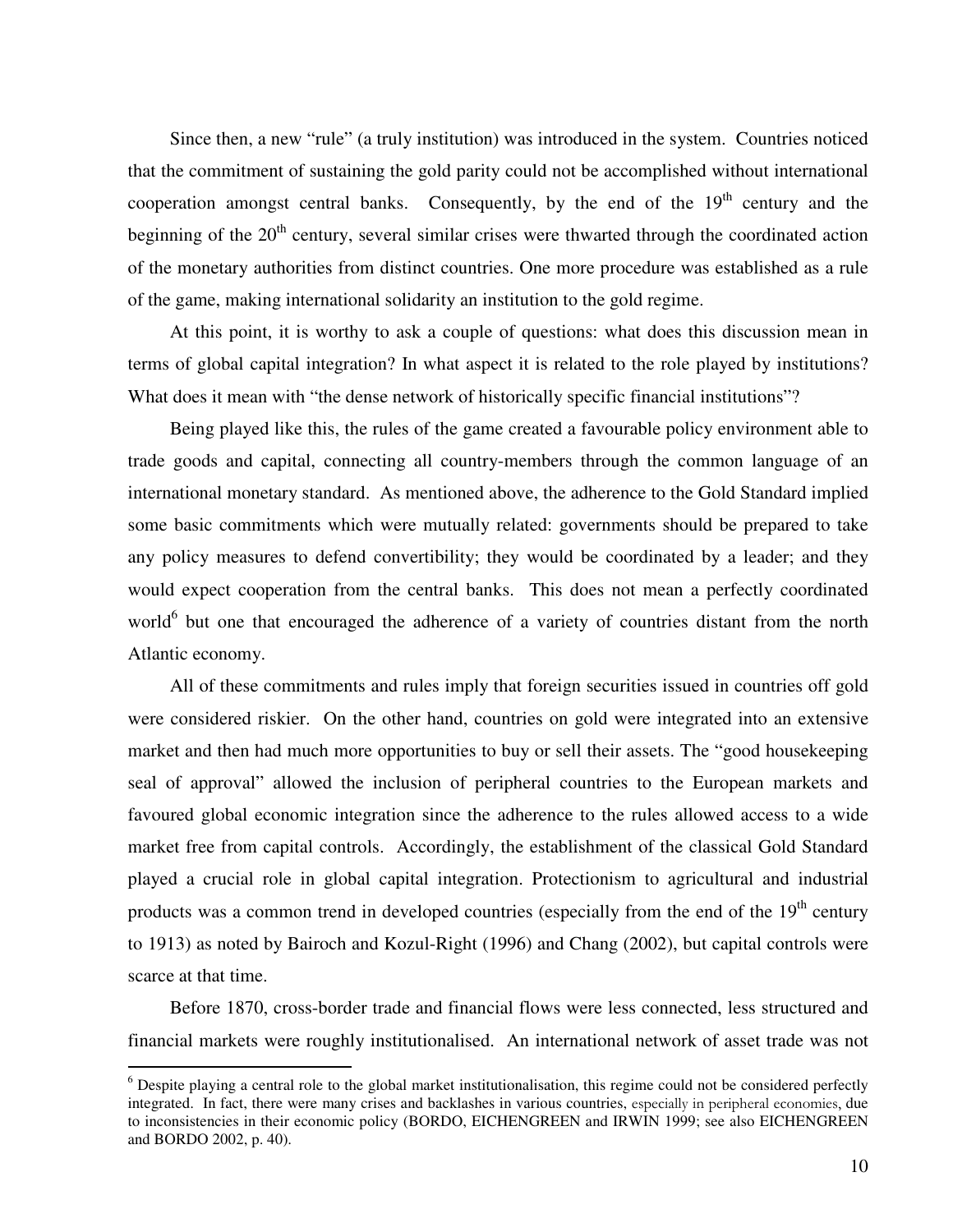put into operation due to unsolved problems in managing and expanding the bimetallist standard (REDISH, 1990; EICHENGREEN, 1996). It was confined to few areas of Europe, the US and a few Asian countries. As time passed, it did not have enough credibility to integrate countries from all continents in "the dense network of historically specific financial institutions."

During the period prior to the Gold Standard, international transactions were atomised due to the monetary chaos that prevailed within the richest countries. Therefore, there was not a global market, since the institutional instruments discussed above were absent in the international scenario. British 18<sup>th</sup> century gold practices spread all around the world and re-emerged as the international (classical) Gold Standard. Over time, the classical Gold Standard regime was institutionally established. A truly universal market was "built" based on these commitments, institutionalised by a historical convergence of economic, political and specific social circumstances. The gold parity, the rules that oriented the relationship amongst central banks and the international coordination through cooperation represent the basic aspects of "the dense network of historically specific financial institutions" which made the operation of the system possible.

Eichengreen (1996, p. 30) noted that "it [the Gold Standard] was a socially constructed institution whose viability hinged on the context in which it operated". On this account, the key message to be emphasised in this section is the role played by the institutional arrangements in order to make possible the operation of a global capital market for almost half a century. Despite the crises and retreats that occurred throughout the 1870-1914 period, the expressive volume of capital traded and its wide geopolitical width marked the trade and financial international economic history. The specialised literature has labelled this era as a benchmark in terms of global capital mobility and integration, thus this period is considered as the first wave of financial globalisation.

In summary, the rules of the Gold Standard game shaped the institutional arrangements that were developed to sustain money stability. The Bank of England was the coordinator of the system and the message it preached was the Gospel of currency stability to allow the redemption of capital flows, and the Gospel of international cooperation amongst central banks to avoid the hell of severe problems in the balance-of-payments of member countries. This means, institutional arrangements were made to adapt the system to achieve these policy objectives, so that financial flow disturbances would be discouraged. Helped by central banks worldwide, Lombard Street managed discount rates in order to prevent outflows of gold, which would have caused more and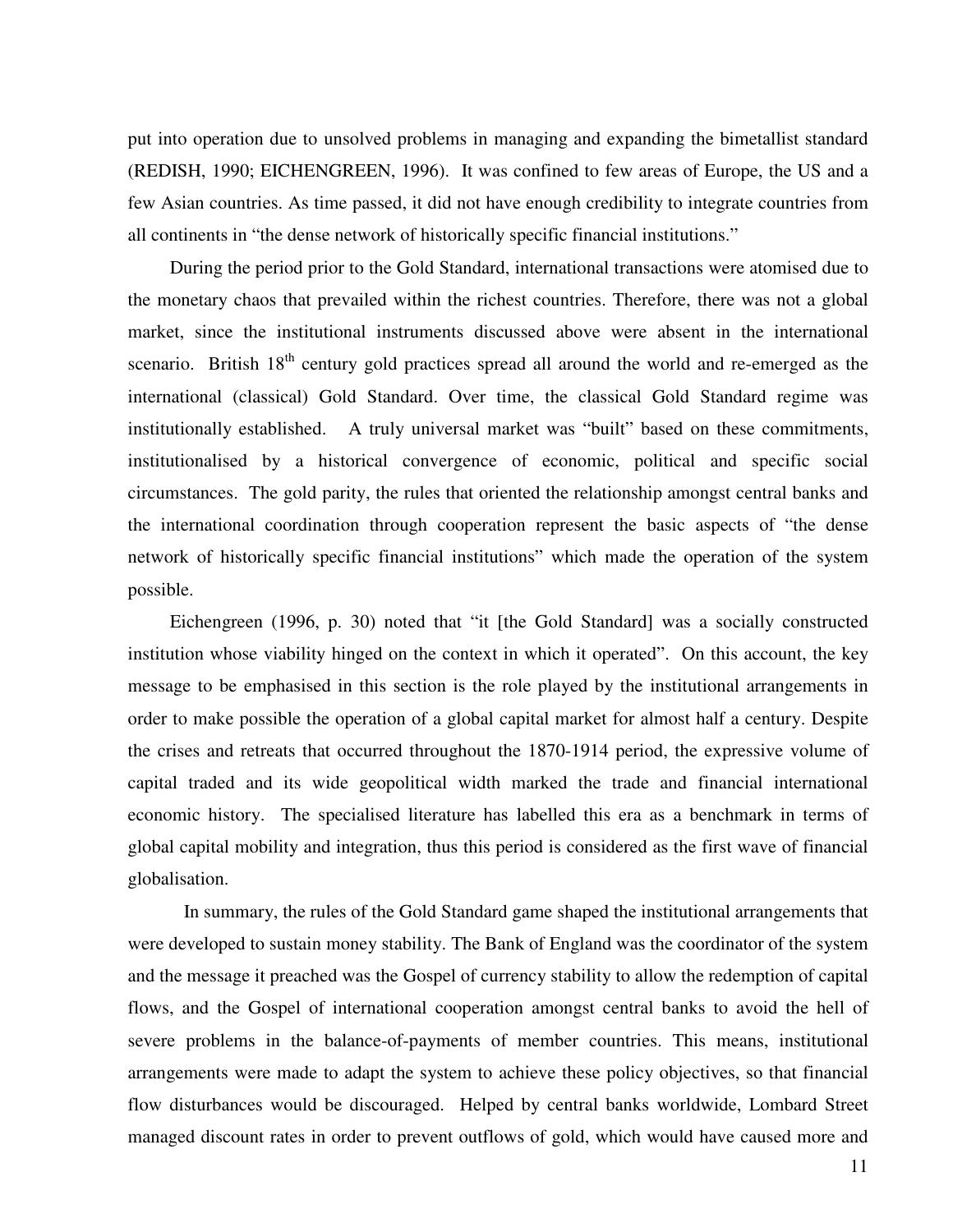more disruptive banking crises. In so doing, the institutional framework built allowed (and encouraged) that an unprecedented volume of capital flows and cross-border transactions emerged worldwide.

# **4. Building global markets through technological improvements in communication and monetary policy**

The expansion of cross-border financial flows from 1870 to 1914 was heavily influenced by the development of technological breakthroughs which sharply improved the monetary policy efficiency and dramatically reduced the costs of long distance communication. They both allowed then the system to deal with a higher volume of financial transactions, and with a more complex and larger number of contracts. On this account, there were major innovations in two distinct areas, namely mechanical minting coinage and communication technology. With regard to the former, the most important breakthrough was the creation of steam-powered engines to mint uniform coins in large quantities. The introduction of stream-driven stamping presses by the British government in the early  $19<sup>th</sup>$  century brought lower money transactional costs, contributing to the organisation of a national monetary system in that country and in others. Accordingly, it helped then indirectly to the advent of the classical Gold Standard.

On the ground of communication technology, there were three key innovations: the telegraph, the trans-Atlantic cable, and the telephone. These breakthroughs were very important as institutional features of the system since they dramatically reduced the cost of long distance communication, providing direct and instant interconnection amongst a diversity of geographically distant financial centres. These innovations do not mean that it eliminated the information asymmetry, but it kept the financial markets around the world in closer contact, which encouraged the brokers to increase their exposure to financial risk. Accordingly, financial centres became more integrated than they were during the first half of the  $19<sup>th</sup>$  century.

These technological developments played an important role by encouraging increasing levels of capital integration and promoting round-the-world financial affairs. Needless to say, the global market was not truly (thoroughly) universal, but indeed, by the beginning of the  $20<sup>th</sup>$  century, key countries in all continents were connected through technological devices. Problems remained in terms of global coordination of financial operations since corporations and governments did not have the appropriate management skills, the legal procedures neither the multilateral institutions needed to deal with the new issues raised by a global financial market. Nevertheless those major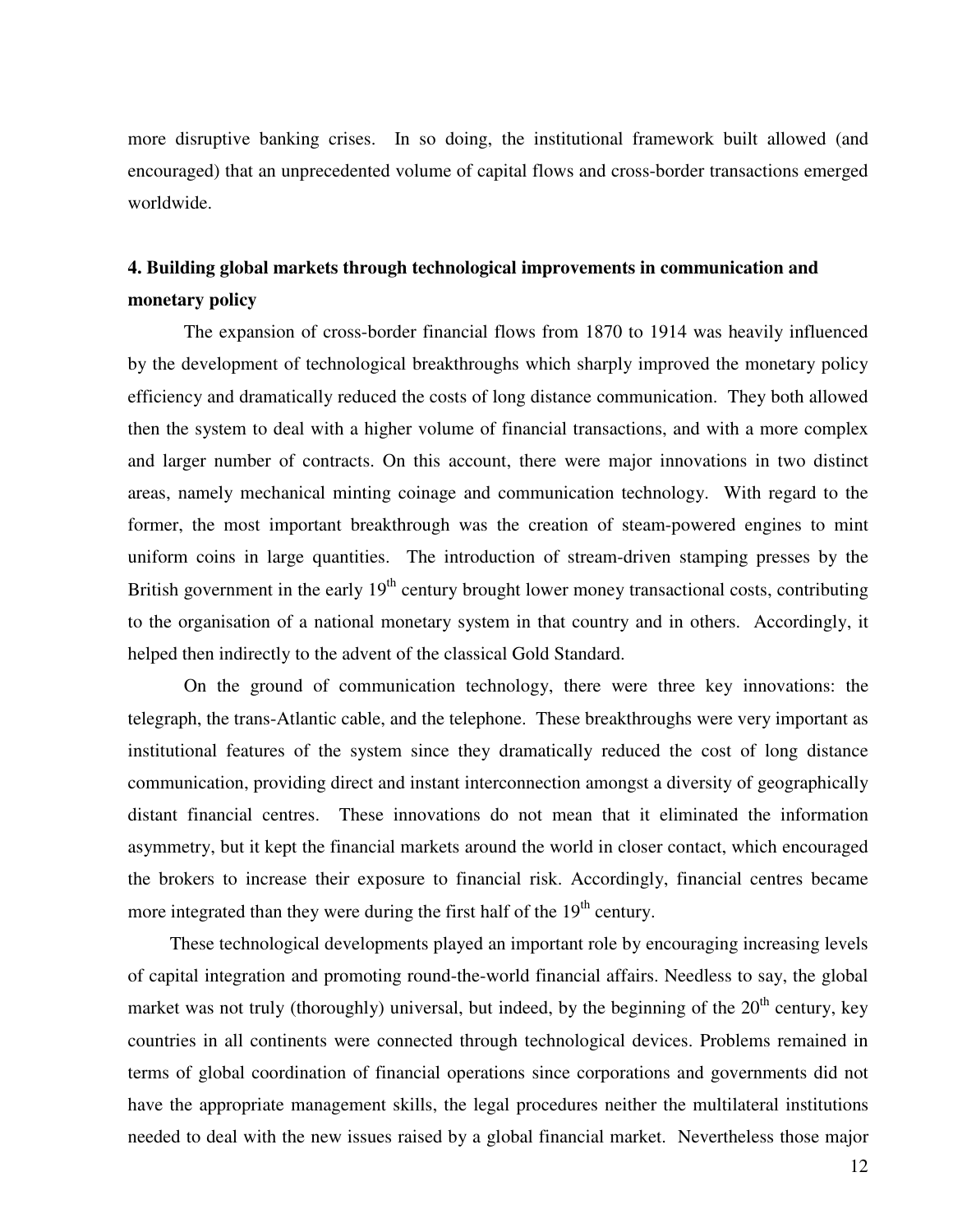technical improvements were important pieces in the Gold Standard puzzle since they equipped governments, central banks, investors, and private banks with tools to play the financial game across national borders. With this in mind, the present section aims at exploring how dispersed and geographically distant financial markets became part of a global marketplace through the aforementioned technological innovations.<sup>7</sup>

At first, it is worth to say that the importance of the mechanical coinage to the advent Gold Standard was, in fact, indirect. That is, in terms of the process of global financial integration *per se*, it should be recognised that the invention and the spread of those intercontinental communication breakthroughs were more significant and direct to the system's operation. Nevertheless, the mechanical coinage was important enough to be discussed here. One might remember that the bimetallism system in Western Europe caused policy difficulties to those nations and hindered them to expand their economies (GALLAROTTI, 1995; EICHENGREEN, 1996; HELLEINER, 2003). Moreover, it helped the establishment of national monetary coherence and identity in local economies, a key element for the success of a gold based monetary system. All in all, such advancements facilitated the countries' adherence to an international regime whose central aspect was the conversion of national currencies into fixed weight of gold.

Technological improvements regarding the manufacture of token coinage in the early 19<sup>th</sup> century were important in organising domestic monetary systems in major European countries. Yet, the Bank of England was the pioneer of minting coins mechanically through these machines, soon after Britain abandoned the bimetallism in 1816 (REDISH, 1990). It was one key historical event which contributed to the emergence of the Gold Standard in England and, by contagion, to the other countries worldwide. Before that, coins were minted employing manual labour. This had several disadvantages since coins were easily counterfeited, it was more difficult to mint small denomination coins, and their weight and size could hardly be constant and homogeneous. As a result, local (national and international) transactions were much more costly.

Helleiner (2003, p. 63) put in historical context the problems caused by the inconvenience of conducting business and building a stable and coherent monetary regime without a uniform national currency. According to him, the expansion of commerce in major countries during the second half of the 19<sup>th</sup> century was severely hindered by this problem. He quoted part of a speech

<sup>&</sup>lt;sup>7</sup> Scholarly literature regarding the contribution of those new technologies to financial market integration during the Gold Standard has been relatively modest in comparison with other topics discussed about the globalisation of markets in this period. For this reason, this section draws heavily on data collected by Garbade & Silber (1977) and Michie (1987).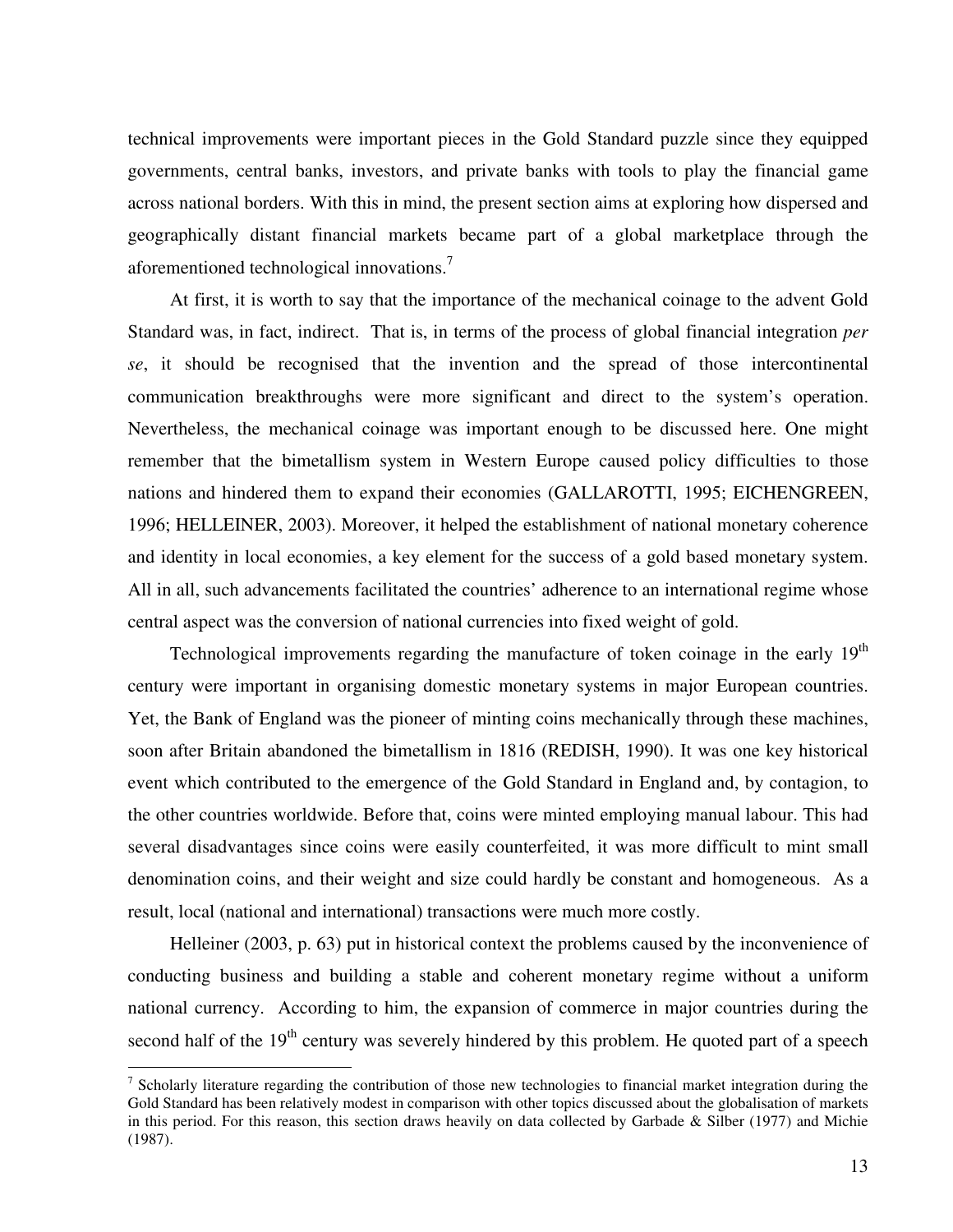delivered by Canada's Minister of Finance in 1869, which describe quite well the shortcomings of counterfeited money and the difficulties to do business provoked by the absence of a uniform national monetary standard:

Those who were engaged in business – from the largest merchant to the keeper of a corner grocery – had to keep on his desk a Bank Note Detector almost as large as a Family Bible, and had to be constantly getting new editions of it, in order to know what notes were counterfeit, what genuine, and as regarded even the genuine, to know what were worth par, and what rates of discount the others might be taken.

The problems caused by the absence of mechanical coinage and a national common currency in many major countries hindered domestic development and obstructed the cross-national transactions. Even simple transactions became very risky and financially unsafe as seen in the quotation above. Before unification in the early 19<sup>th</sup> century, important European countries such as Germany and Italy used several different coins. This significantly increased costs for investors and merchants since whenever they wished to buy or sell their commodities or assets through countries they had to exchange money, even when moved to a certain province within the same country.<sup>8</sup> The "technological obstacle" to minting coins was overcome by the use of the steampowered mint machine.

Instead of production being done by hand, steam-powered engines were used to mint coinage mechanically. They produced coinage with economy (of time and labour) and high precision. This resulted in many advantages: (i) coins were produced in large scale and at low cost; (ii) nation-states could get the earnings of seigniorage and brassage; (iii) coins could not be easily imitated since it became simpler to detect false money; (iv) the counterfeiting became more costly; (v) coins became perfectly uniform; and (vi) it allowed the minting of both lower and higherdenomination coins. All things considered and taking into account the nation-states currency institutional enforcement, the new technology significantly eased the financial management by monetary authorities, and hence the maintenance of currency stability.<sup>9</sup> As a result, the use of the

<sup>&</sup>lt;sup>8</sup> Italy was a typical example of the inconveniences created by provincial coins. Helleiner (2003, p. 65) extracted a quotation from a Report ordered by the government of Italy in 1868 about the unification of its monetary system. The author stated: "On the line from Milan to Ancona, you pass across four monetary zones; those, namely, of Lombardy, Parma, Modena, and Romagna; each of which has its coinage, its numerations, unknown on the other side of the frontier, which for any other purpose is already forgotten."

<sup>&</sup>lt;sup>9</sup> It is worth emphasising that technological development was not a panacea for domestic monetary stability. Mint machines made possible homogeneous coinage but it was not enough to guarantee the stability of its value throughout time. It was not enough in terms of money stability and general acceptance without the institutional guarantee given by nation-states. Redish (1990, p. 799) correctly asserted that "the success of the tokens was due both to changes in minting technology that made counterfeiting more costly and the Mint's willingness to guarantee the convertibility of the tokens".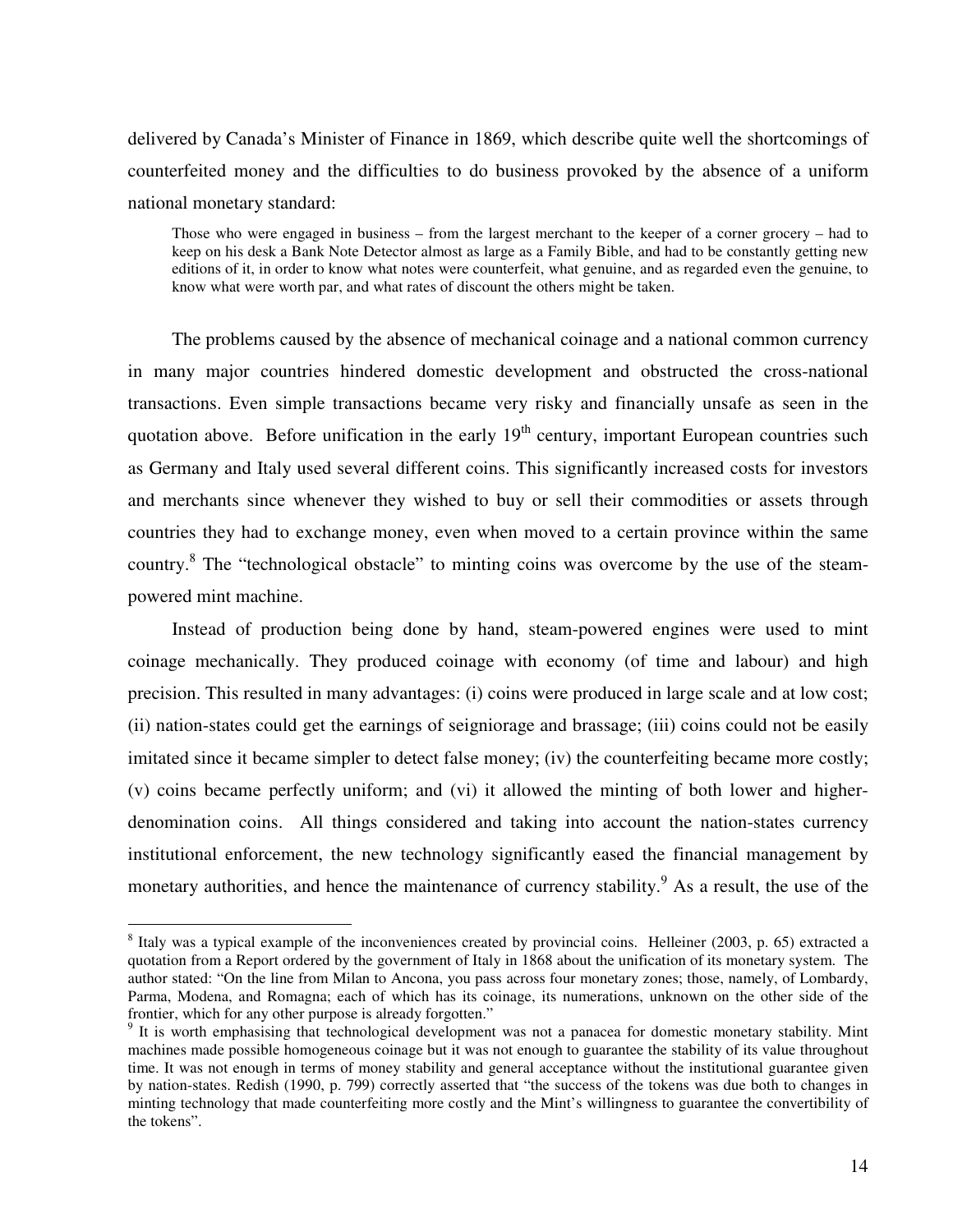legal tender became more practical and acceptable, allowing and encouraging a much wider range of daily transactions. This institutional change allowed a substantial increase in a successful contract underwriting engagement since it became safer and more reliable in monetary unified economies. Currency credibility avoided the additional cost of paying twice for the same transaction if forged money was used for the first time.

In summary, mechanical coinage allowed the creation of uniform currency and the unification of the national markets, discouraging the counterfeiting and favouring the development of unified national monetary markets. Hence, it contributed to the advent of the Gold Standard regime. On this account, Redish (1990, p. 805) asserted: "The Gold Standard succeeded because the new technology employed by the Mint was able to make coins that counterfeiters could not copy cheaply and because the Mint accepted the responsibility of guaranteeing the convertibility of the tokens". Helleiner (2003, p. 71) reached the same conclusion when he asserted that "concerns for the transaction costs faced by the poor and those who transacted with them were important not just in prompting reforms of copper coinage and private tokens. They were also central in encouraging countries to introduce the gold standard with the fiduciary silver coinage system."

Without a uniform currency, agents faced high exchange rate costs and so markets were reduced to their provinces. In a country with different regional coins, daily transactions would certainly be more expensive because agents are forced to continuously exchange money, so variations in the exchange rates meant that purchases and sales would become more expensive. After all, monetary unification was as important institutional aspect for the international affairs at that time as a territorial or linguistic unification. As a matter of fact, money eventually became the common language amongst agents at least in its domestic frontiers. That strengthened the nationstate's key position as the institution that enforced the domestic currency and officially maintained the control of emission within national territory.

Despite the benefits brought by the minting of coinage played a key role in the development of national and international monetary markets, it was not enough to integrate financial markets which were geographically distant. Intercontinental financial transactions were made with a large time delay due to the existent state-of-the-art communication system, and improvements in steamship travel did not eliminate significantly the time of transoceanic transport as well as developments in regional means of transportation such as railways or ferryboats. Certainly, they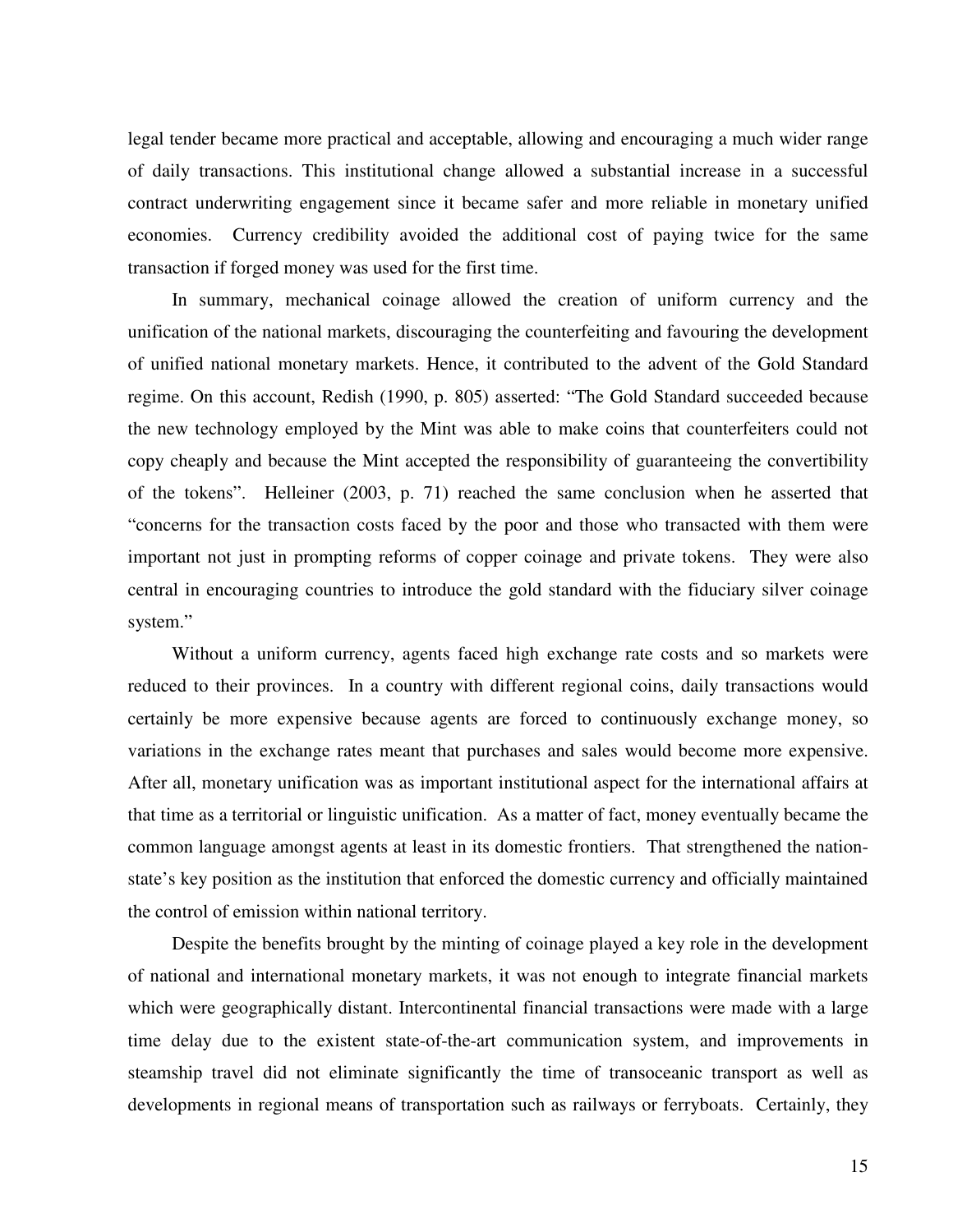were not enough to communicate the daily change of prices among markets spread around the world since those prices could change many times a day.

By the mid-19<sup>th</sup> century, transport time was not sufficiently short to allow an exchange of securities priced information within the same day, even between Britain and France, thus a wider and more active international financial market slowly evolved (MICHIE, 1987, p. 39). Transport of information through physical means was a bottleneck for the progression of global finance. Assuming that geographical distance could not be overcome through the existent means of transportation, it had to happen through technological development of new means of long distance communication. The foundations for large-scale electronic communications were laid during the 19<sup>th</sup> century through the invention of the telegraph, the trans-Atlantic cable and the telephone.

Taking London as the world's core financial centre at the time, one can realise that before the telegraph and the telephone, investors outside London had to keep in touch with the "City" by establishing contracts through correspondence enforced by attorneys (country clients), or through appointed specialised agents to act on their behalf (e.g. large investors, normally foreign banks). This means, investors outside The City had to keep in contact through the dispatch of letters, so decisions had to be taken with a lack of knowledge, despite improvements in the railway system and in other modes of transport used by the Royal Mail (MICHIE, 1987).

Developments in scientific knowledge that gave birth to the telegraph, the trans-Atlantic cable and the telephone during the second half of the  $19<sup>th</sup>$  century significantly improved the speed of long distance information transfer. The growing integration amongst national security markets can be followed by examining the role played by these key breakthroughs in intercontinental market connection. Their operation and development had dramatic impacts on the process of financial globalisation (read: global market integration) since the large fall in the cost of communications enhanced the efficiency of financial dealings for both national and foreign transactions. As a result, spatial and temporal barriers were reduced, or "virtually removed" (MICHIE, 1987, p. 47), connecting many markets that were formerly separated. This transformation can be evaluated through the volume of telegraphic messages (and real time communication) between distant financial centres.

The introduction of the telegraph and the telephone transformed the security market worldwide. By the late 1840s public telegraph lines linked London and the major British cities, reducing the number of letters dispatched by the Royal Mail and shortening the communication time from days to minutes. These instruments were not confined to Britain, but spread worldwide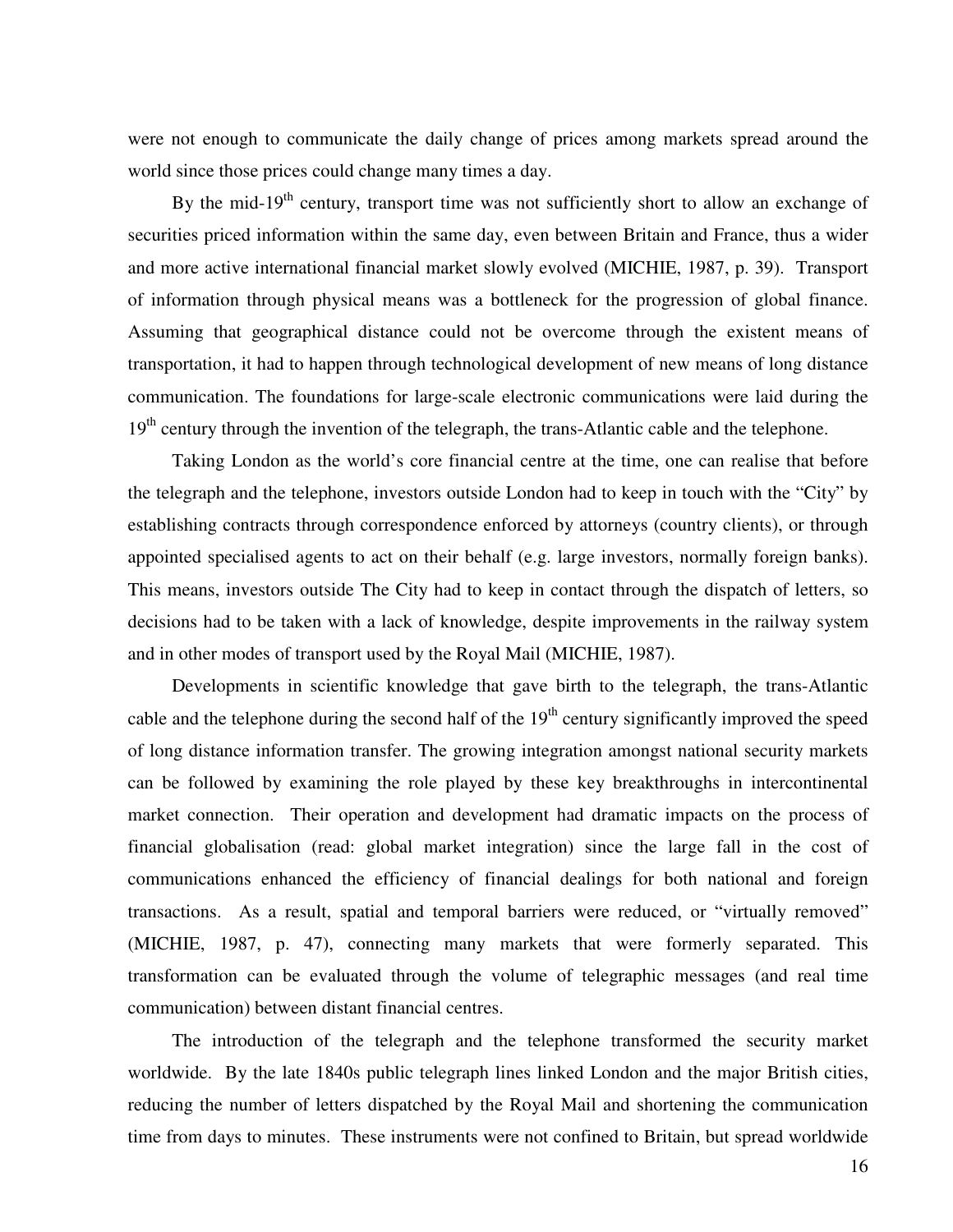firstly to Europe and North America, then to the countries in Australasia and Latin America. In 1851, a submarine cable was laid between Dover and Calais, establishing fast and direct communication between The London Stock Exchange (LSE) and The Paris Bourse. In addition, this allowed London to be linked not just to Paris but to the main European Bourses that were already interlinked by telegraph. From 1851 to the early  $20<sup>th</sup>$  century, more submarine cables were laid connecting other parts of Britain to continental Europe, particularly to France, the Netherlands, Belgium and Germany. The figures illustrating this flow of information are quite impressive. According to Michie (1987, p. 42):

Altogether, of the 17,372 telegrams sent to and received from continental centres by the members of the London Stock Exchange between 12 and 17 July 1909, 43.1 per cent were German, 19.7 per cent French, 17.8 per cent Dutch and 8.2 per cent Belgian, leaving only 11.1 per cent for the rest of Europe. This volume of business represented an equivalent of one telegram being received or dispatched every second for an eight-hour working day during a six-day week.

The data shows how well integrated in terms of communications the major European stock exchanges were in the early  $20<sup>th</sup>$  century. Investors were now able to conduct business much more quickly than they had been able to before. The good results encouraged further development of data transmission technologies promoting an even higher dramatic fall in the costs, allowing financial transactions to be accomplished more efficiently. As Michie (1987, p. 44) observed "in 1851 it cost £1.4 (£1 8s) to send the minimum message between London and Paris, while by 1906 the charge had fallen to only £0.04 (10d) or a decline of 97 per cent." In sum, in fifty five years, the cost of sending messages became negligible, reducing the problem of asymmetric information was sharply deflated, spurring denser integration between the key financial centres in Western Europe.

On  $27<sup>th</sup>$  July 1866, the trans-Atlantic telegraph cable was put into operation connecting London and New York (GARBADE and SILBER, 1977, p. 826), and then to Melbourne in 1872, Buenos Aires in 1874 (MICHIE 1987:45), and Tokyo in 1900 (BORDO, EICHENGREEN and IRWIN, 1999, p. 32). Thereby, at the turn of the  $20<sup>th</sup>$  century, the world's major financial centres were integrated with each other through telegraphic communications. Britain was linked to North America, to key countries in continental Europe, to South America, Asia, and Oceania. Despite the limitations of the technology available, these five continents were interlinked as never before, and then the world's major national financial markets became globalised for the first time in history.

Contemporary scholars have emphasised the key role played by the trans-Atlantic cable as a historical step towards global financial integration, but it is worth noting that the press at the time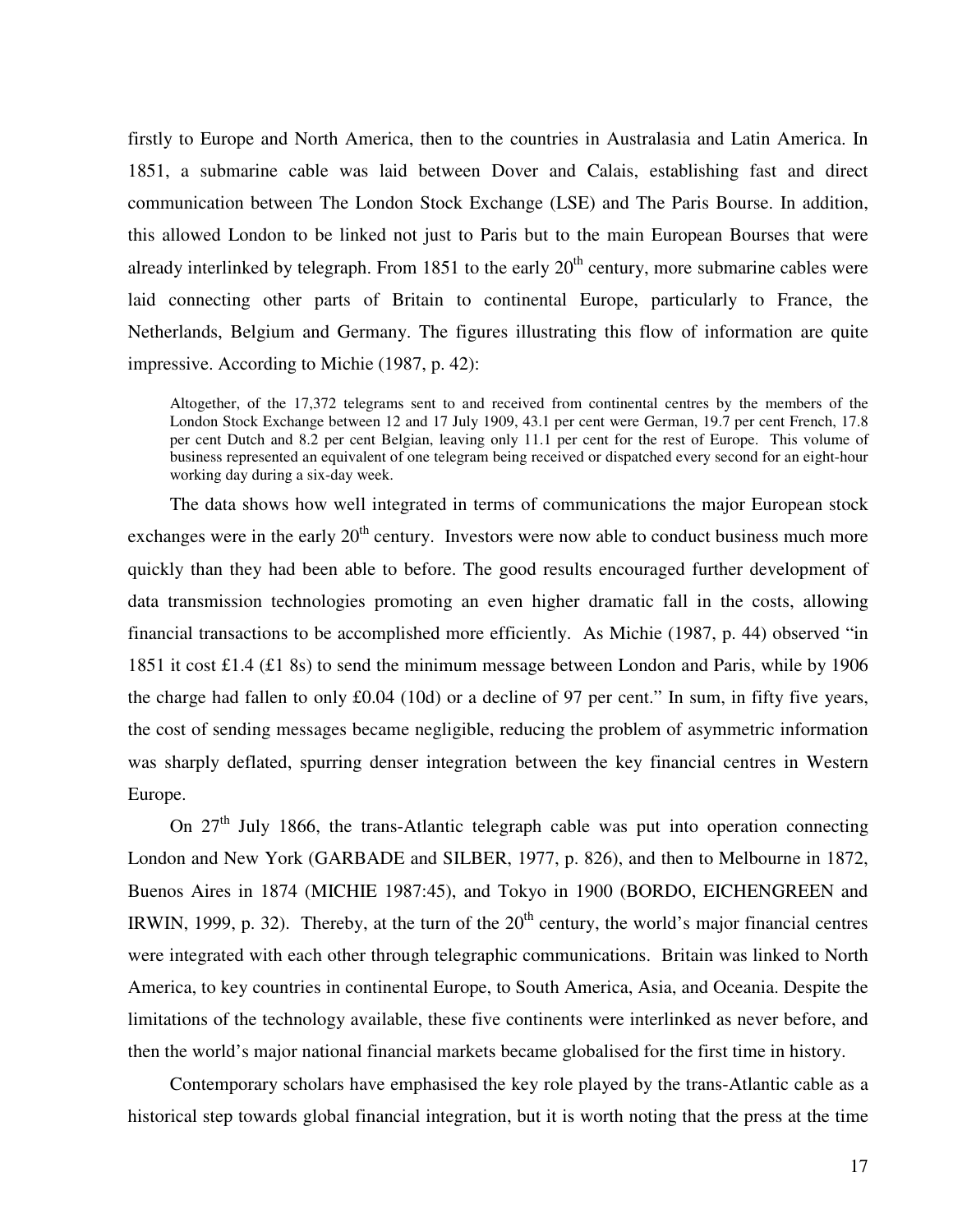also highlighted the importance of this fact. The American local press underlined the importance of this historical event for the US economy, especially and to solve the problems related to the low level of integration and high uncertainty in financial and commercial activities since agents could take decisions with much more knowledge and confidence. Garbade and Silber (1977, p. 827) extracted this historical record from a New Yorker newspaper:

The contemporary press immediately recognized the importance for enhancing the integration of American and European markets. On July 30, 1866 the *New York Evening Post* wrote 'The Atlantic Cable will tend to equalize prices and will eliminate from the transactions in bonds, in merchandise and in commodities, an element of uncertainty which has had the effect of … seriously damaging the commercial relations between this country and Europe.' As if to foster these ends, the *Post* began to publish price quotations from the London market the next day.

Before the transatlantic cable, financial integration was advancing amongst Western European countries, encouraged by telegraphic technological devices, geographical proximity and cultural affinity. However, the US economy was too strong to remain disconnected and the long distance between America and Europe hindered the development of a larger volume of financial transactions. Prior to the cable, investors in London or New York received price information with three weeks delay on average (GARBADE and SILBER, 1977, p. 820). Agents continuously faced a dilemma: they had to decide if they would invest based on knowledge or based on their estimations and expectations. After the cable the delay dropped to a day, thus their estimations became much more precise and price differentials reduced significantly. Market participants were more sensitive to price changes on identical assets, so they were able to execute business faster than in the past, and arbitrage operations became more attractive.

Garbade and Silber (1977) tested the impact of the submarine cable between London and New York focusing on the differentials in the prices of the same asset traded in these two centres. They calculated the inter-market price differentials through the mean price - there was an absolute difference of prices in these two markets - and the standard deviation of these differences during the period of pre-cable and post-cable. Their results are presented in these figures below.

**Figure 1. Effects of domestic telegraph and trans-Atlantic cable: Mean absolute and standard deviation of the absolute difference of the United States 5-20 Bonds in New York and London**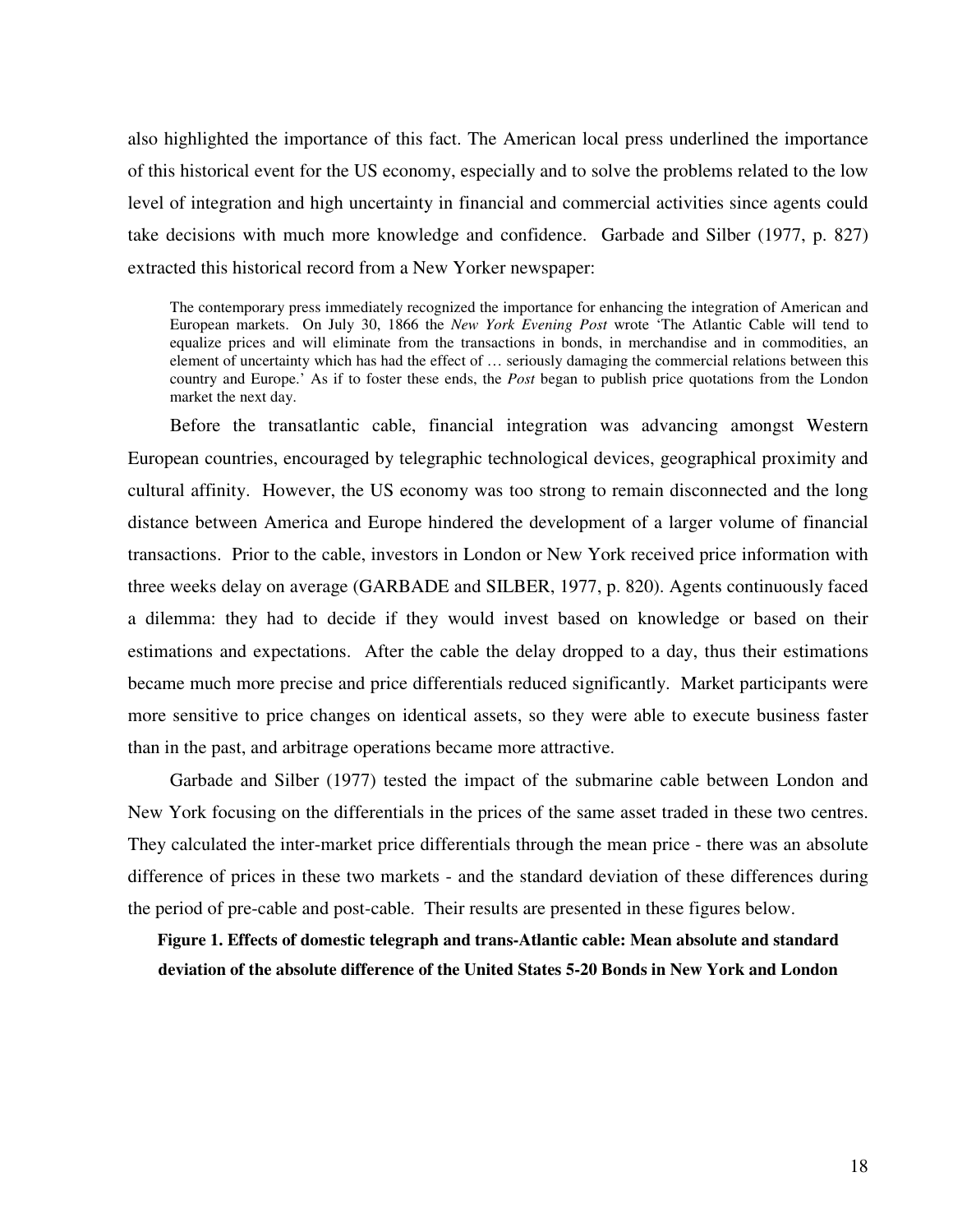

Source: Garbade and Silber (1977, p. 825)

During the four months before the launch of the cable, the mean absolute difference of security prices between London and New York was \$4.118 but this difference fell by half four months later. As can be seen in figure 8, this fall was fast and consistent during the time interval analysed. On average, prices became closer and continued this way in the following years. Similarly, the standard deviation of the absolute difference series had the same sharp fall after four months, which meant that the dispersion of prices reduced by more than fifty per cent. These results indicate that these markets became more integrated. The price convergence between them is a piece of evidence of the positive impacts on the trans-Atlantic financial integration provided by the telegraph.

These figures become more significant if they are compared to the results obtained between European and Anglo-American Stock Exchange telegraph traffic, which provides important evidence related to the relevant impact of trans-oceanic communication over these key centres. Table 1 displays the results of intercontinental communications between the most important world financial centres, i.e. the LSE, key European countries and the US. $^{10}$ 

|               | France        |              |              | Anglo-Continental Telegraph Service, 5-7 July 1909<br><b>Germany</b> |              |       | Anglo-American Telegraph<br>Co. 22-24 September 1908 |              |       |
|---------------|---------------|--------------|--------------|----------------------------------------------------------------------|--------------|-------|------------------------------------------------------|--------------|-------|
| Time          | London<br>out | London<br>in | <b>Total</b> | London<br>out                                                        | London<br>in | Total | London<br>out                                        | London<br>in | Total |
| Entire<br>day | 1.317         | 787          | 2.104        | 2.821                                                                | 1.573        | 4.394 | 2.005                                                | 4.111        | 6.116 |

**Table 1. European and Anglo-American Stock Exchange telegraph traffic: 1908-09** 

Source: Post Office Memorandum, Anglo-Continental Telegraph Service, 11 August 1909; M. Carson, Manager, Anglo-American Telegraph Co., to F. J. Brown, General Post Office, London, 22 October 1908, quoted in Michie (1987, p. 44).

As can be seen, there was a marked difference of communication between London and the main European countries and London and the US. London sent more messages to France and

<sup>&</sup>lt;sup>10</sup> Garbade and Silber made similar calculations between New York, New Orleans and Philadelphia using different asset prices before the telegraph and after the telegraph. Their results were not much less significant.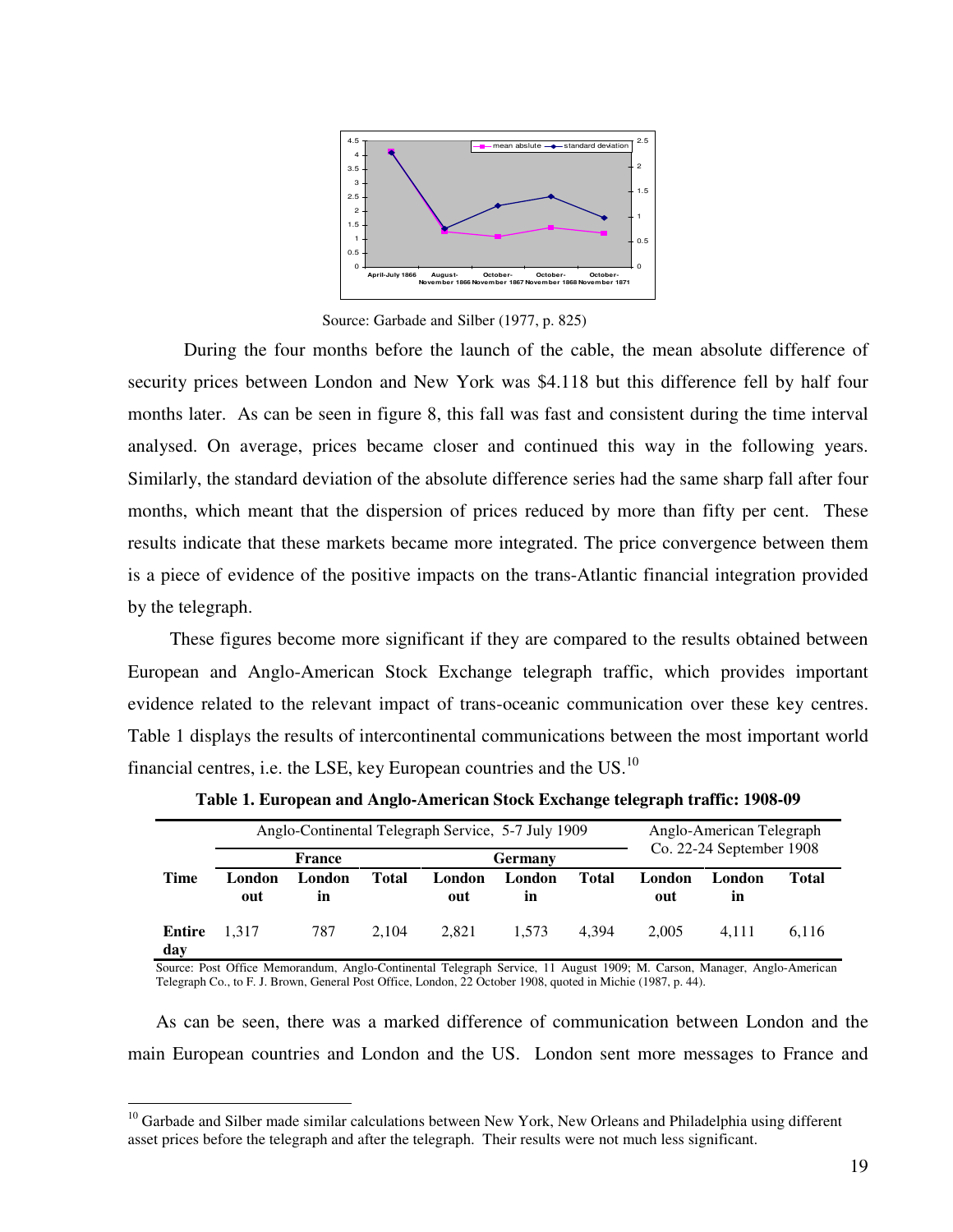Germany than were received by them, conversely, the opposite happened between US and London. It is explained by the continental size of the American economy. Overall, the table shows an intense exchange of information circulating amongst the stock exchange markets of these core countries.

Based on the table above nothing can be concluded regarding the evolution of the volume of messages exchanged between Britain and America before 1908. Michie (1987, p. 45) compared to the number of messages sent per minute between London and the US in the initial period of the transatlantic cable and 1908. Thus, it became possible to evaluate both the increased intensity of this communication and the large fall in its cost. He pointed out that:

In 1908 an average of thirty-two telegrams a minute were being send and received over the Anglo-American Company's wires, during the busy period between 3 p.m. and 4 p.m., compared to a maximum of seven when the cable opened in 1866. At the same time, the cost of a one-word telegram fell from £20 in 1866 to £1 in 1902, or by 95 per cent; the cost continued to fall as competition grew, to £0.1 (2s) by 1906, or by a further 90 per cent. … The volume of telegrams between London and New York using the Anglo-American cables can be estimated to have risen from about 42,000 a year in 1871 to 570,000 in 1908, or by 1,257 per cent.

These dramatic cost reductions also happened within European economies. Hence, lower cost communications at that time were as fast as possible, allowing investors to operate more accurately in different countries. Their security markets no longer played a local role but influenced, and were influenced by quotations obtained in different centres. This increased communication developed until the verge of the WWI.

In 1891, the telephone allowed two-way instantaneous communication turning the telegraph into an outdated device, providing the technological support for the simultaneous operation of a wide range of markets. This was important not just in allowing a very quick exchange of information, but also changed the way financial cross-border transactions were conducted. Initially this invention was confined to subscribers in London, but by the turn of the century it had spread throughout Britain, the major countries in continental Europe and to the US, so that from the end of the  $19<sup>th</sup>$  century onwards, the telephone hastened the process of financial integration even more.

The advantages of communication via telephone encouraged the development of its technology. As one can realise, in 1891 London was linked to Paris by telephone, then six years later, these interconnections increased considerably since two more cables were laid between these two cities. Phone communication was more expensive than telegraphic messages at that time but its vastly increased speed outweighed this concern and telephonic communication was therefore preferable. The benefit of instantaneous communication overcame its high costs, which is why in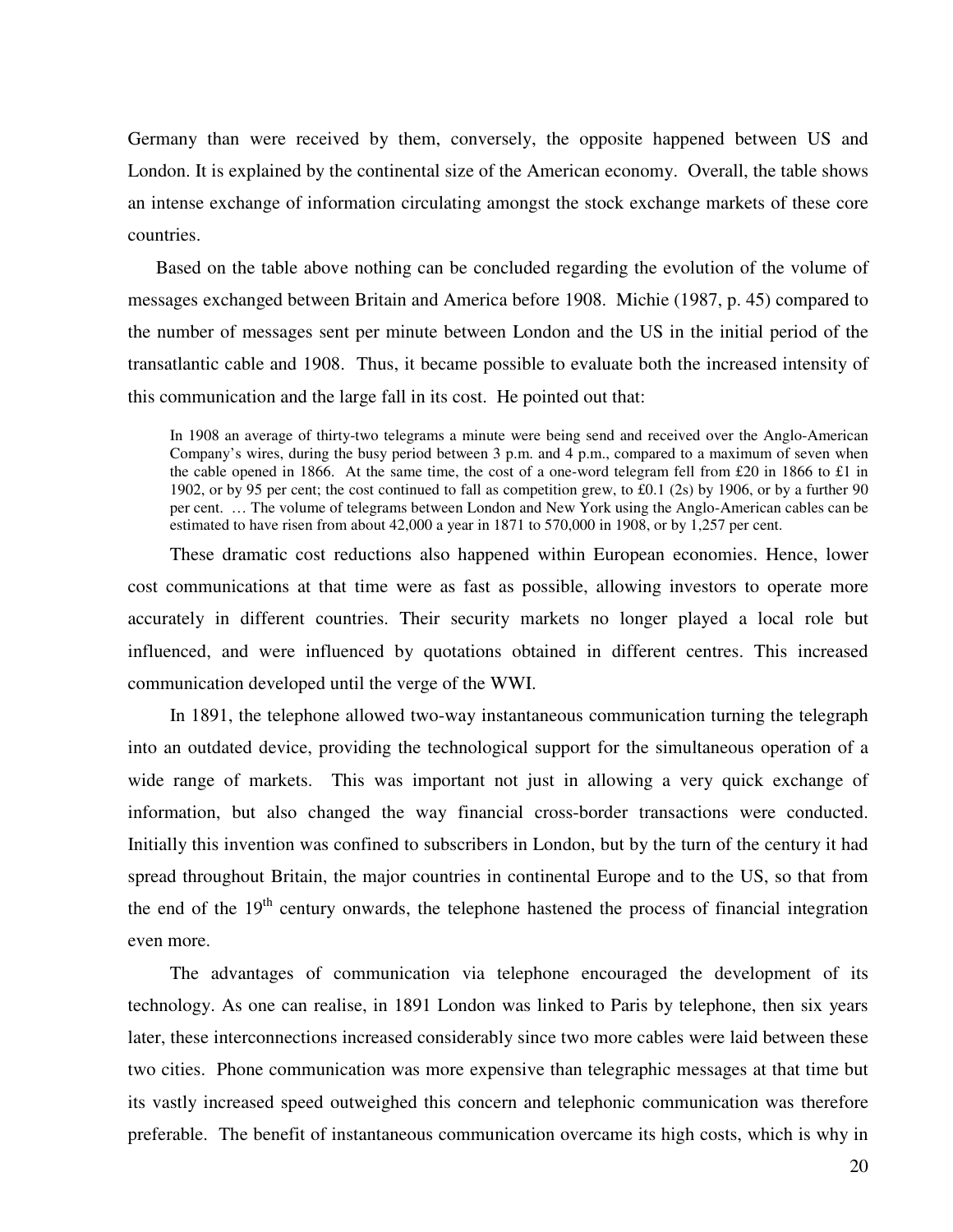the early  $20<sup>th</sup>$  century the use of the device spread quickly amongst stock markets in developed countries. According to Michie (1987, p. 45):

A three-minute call from London to Paris cost £0.4 (8s) or ten times more than a telegram, but it did provide voice-to-voice contact. As a result, there was a general switch away from the telegraph for those centres possessing direct London telephone connections, namely, Paris and Brussels, while the telegraph continued to be central for business with other continental centres, such as Berlin, Frankfurt and Amsterdam. Thus, in European communications the arrival of the telephone represented the final stage on the removal of all communications barriers, which had been begun by the telegraph.

All these devices considered so far played a key role in global integration during the 1870- 1914 era since investors could readily respond to deals in centres connected to each other, allowing countries and companies could issue securities to deal internationally, and so these assets became more marketable than before. In fact, Goodhart maintained that the transatlantic cable in 1866 marked the beginning of the first financial globalisation era (EICHENGREEN & BORDO, 2002, p. 3) instead of the emergence of the Gold Standard. Without mentioning the expression "financial globalisation", Michie (1987) also took into account the importance of the telephone and arrived at the same conclusion.<sup>11</sup> Nevertheless, it is worth mention that a perfect and complete integration was not achieved but at least the main countries in each continent were able to establish instant contact with each other, and this obviously included not only developed countries but key developing ones. Table 2 gives an example of this global integration.

| Category              | Paid-up value | Average size of<br><i>individual issue</i> | % Total paid-<br>up value |
|-----------------------|---------------|--------------------------------------------|---------------------------|
| UK total              | 1,050,929,844 | 4,342,685                                  | 19                        |
| <b>Colonial total</b> | 824,695,955   | 2,561,168                                  | 15                        |
| <b>Foreign total</b>  | 3,702,452,964 | 15,236,431                                 | 66                        |
| World total           | 5,578,078,763 | 6,912,117                                  | 100.00                    |

**Table 2. London Stock Exchange: Government Securities Quoted, 31 December 1910 (In pounds)** 

Sources: London Stock Exchange Official List, 31 December 1910; Stock Exchange Official Intelligence (London, 1910 and 1911); extracted from Michie (1987, p. 51)

Table 2 displays the paid-up capital from the UK government securities traded at the LSE in 1910, which provides evidence of the high degree of LSE internationalisation since there were investments made and paid for by Britain to countries located in all continents.<sup>12</sup> In fact, during the

 $11$  Focusing on London as the core financial centre of that time, Michie (1987, p. 47) pointed out: "The spatial and temporal barriers that had divided London from other securities markets had been virtually removed through the introduction of the telegraph and telephone and their progressive refinement. 'Communications between London, Paris, Shanghai, Johannesburg and other great cities is undertaken to-day with greater ease and rapidity than formerly attended the transmission of a message from London to Bath'" was one observer's conclusion in 1908, echoed by many others. **The conditions for an international market in securities now existed**" (emphasis added).

 $12$  In 1903 Pratt, quoted in Michie (1987, p. 34), asserted: "The bonds of every Government, the stocks of every country, are traded in London [while] Wall Street confines itself to the securities of the United States". Comparing the biggest Stock Exchange market in Europe with the biggest of the Americas, Michie (1986, p. 184) confirmed the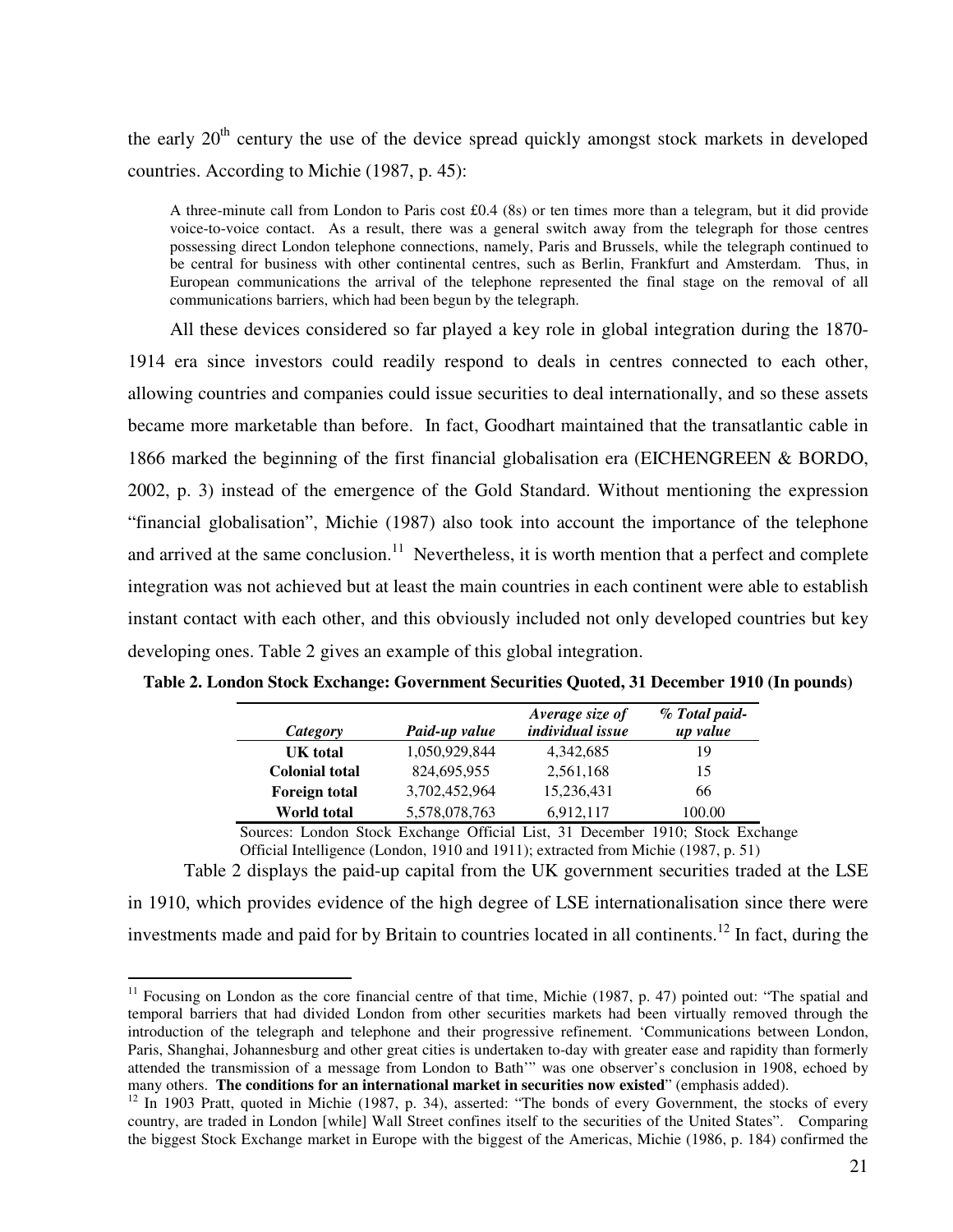19<sup>th</sup> century the LSE overcame the Amsterdam Bourse, its stronger competitor at the time, and until WWI it became the world's largest and most international stock market. LSE activities were internationally oriented due to the historical context of British imperialism, thus a high proportion of British securities were held abroad. This did not mean that only Britain was able to trade securities overseas. There were open channels of two way flow of communication, accordingly more visible opportunities for savers and borrowers to negotiate abroad in a wide diversity of countries. Essential information about financial assets such as their risk, maturity, and rate of return could be changed much more quickly in comparison to the period without intercontinental communiqués.

The underwater communication interconnected central banks, commercial banks, public and private financial institutions in general. Therefore a great variety of financial transactions that were too risky and of little potential profit in the past became negotiable. This also promoted the development of a variety of financial instruments that made possible short and long-term transactions. That means, financial transactions could be done between wide numbers of countries spread worldwide, which is a core characteristic of financial globalisation in this article.

This does not mean that the process of integration and/or financial development was free from irregularity or unevenness. The development of national financial markets depends on numerous historical circumstances and institutional arrangements that are far beyond being solved only through the establishment of advanced technological communication devices.

Domestic institutional arrangements in finance are subjected to the historical peculiarities of each country, i.e. some economies are more or less vulnerable than others. As with any other market, financial markets evolve idiosyncratically, and the total paid-up value in percentage showed in table 2 presents these differences. In Europe, only three countries (France, Germany and Italy), received a third of the value paid for by LSE in 1910. All Latin American countries, China, Greece and Turkey received altogether little more than 8 percent.

Financial globalisation did not imply financial homogenisation. Instead it involved a system which was able to (unevenly) connect different financial markets that spread worldwide, and that were able to play the financial game. The technological breakthroughs discussed in this section drastically reduced delays in exchange of information, allowing then national markets to

point established by Pratt: "there was a growing divergence between the London and New York exchanges in the matter of the securities quoted. Increasingly London provided a market for securities from the whole world, while New York traded almost exclusively in American stocks and bonds."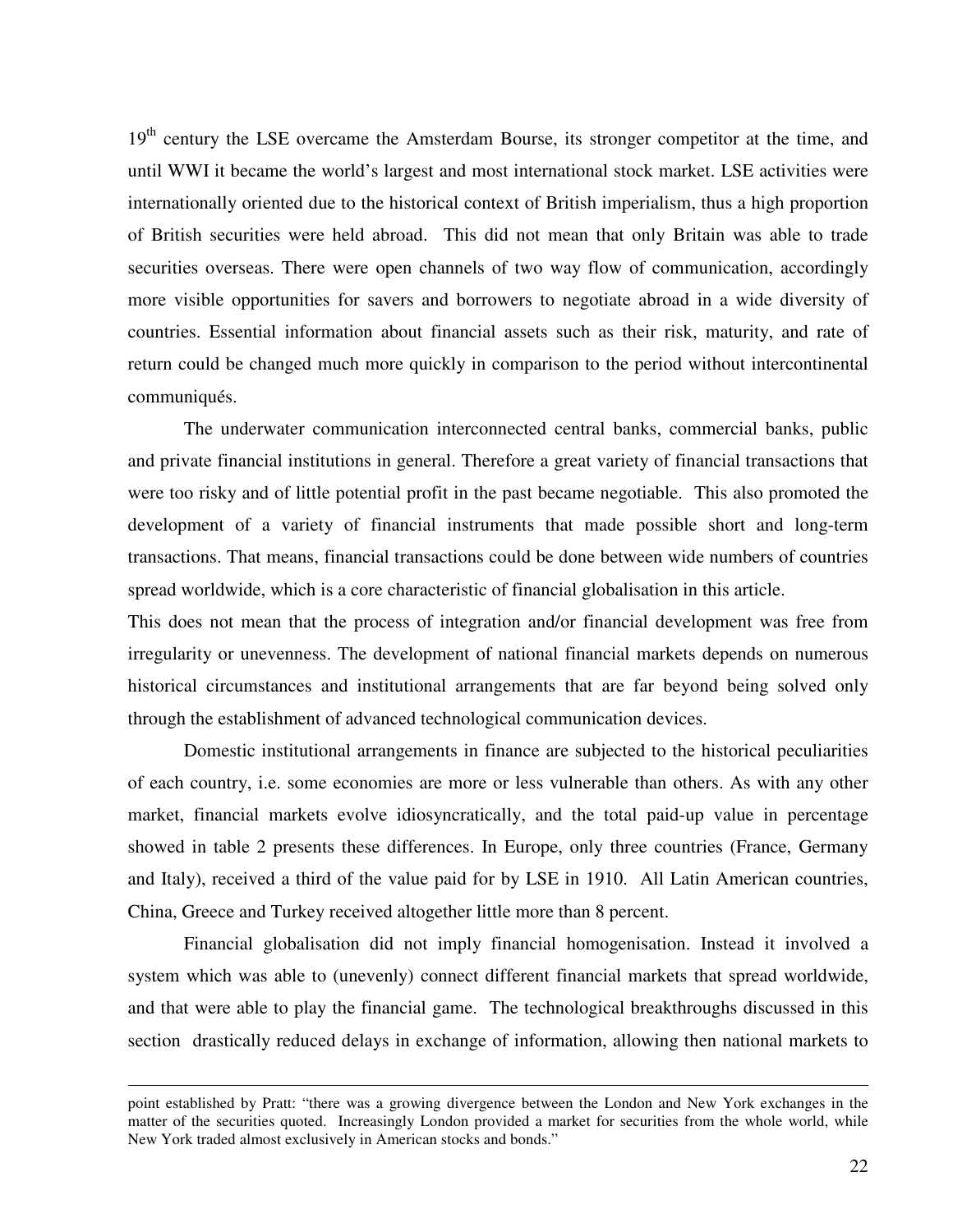attain a global scope, but did not result in perfect symmetry of economic and financial development. Despite the enormous progress obtained in transoceanic communication, Bordo, Eichengreen and Irwin (1999) pointed out that geographical ignorance created serious problems for investors to oversee their investment. According to them, the disproportionate share of railway bonds in foreign investment portfolios is evidence of this difficulty because it was relatively easier to monitor the actions of a railway company than other economic activities.

In addition, according to those authors, the limitations of communication technology in acquiring reliable information from distant markets can explain the limited importance of FDI prior to 1914 explaining then the importance of the free standing company as the vehicle for foreign direct investment. A great majority of foreign investment prior to 1914 took the form of portfolio investment. FDI was undertaken mainly by free-standing companies that had limited scope to operate abroad and that were poorly assessed quantitatively<sup>13</sup>. Free standing companies became increasingly important as British investors gradually diversified his/her investments in railroads and government bonds into farming, ranching, mining and brewing because they were trying to avoid agency problems.

In summary, several obstacles that hindered a worldwide flow of information were removed by the key  $19<sup>th</sup>$  century technological breakthroughs in communications. As a result, the falling costs were an important element in explaining global financial integration and the high level of cross-border capital mobility during the 1870-1914 era. This process began in Britain, spread to continental Europe and, after the transatlantic cable, moved to the rest of the world, allowing capital markets to be more efficient, visible, and global.

#### **5. Concluding remarks**

 $\overline{a}$ 

This article intended to scrutinise the institutional aspects of financial globalisation underlying the 1870-1914 period. It identified its main institutions and evaluated the role of the institutional changes in the development of that experience. It also discussed the key transformations for the development of capital mobility during the first financial globalisation era in a variety of institutions such as markets, central banks, banking and non-banking institutions, and legal regulations. It was verified that pre-existent and new institutions both adapted

 $13$  According to Wilkins (1998, p.13) free-standing companies "were structured to solve the problem posed earlier; business abroad was risky; it was hard to obtain adequate and reliable information about firms in distant lands; returns were unpredictable; but there were clearly opportunities abroad; a company organized within the source-of-capital country, with a responsible board of directors, under source-of-capital country law, to mobilize capital (and other assets) and to conduct the business in foreign countries could take advantage of the opportunities, while reducing the transaction costs by providing a familiar conduit."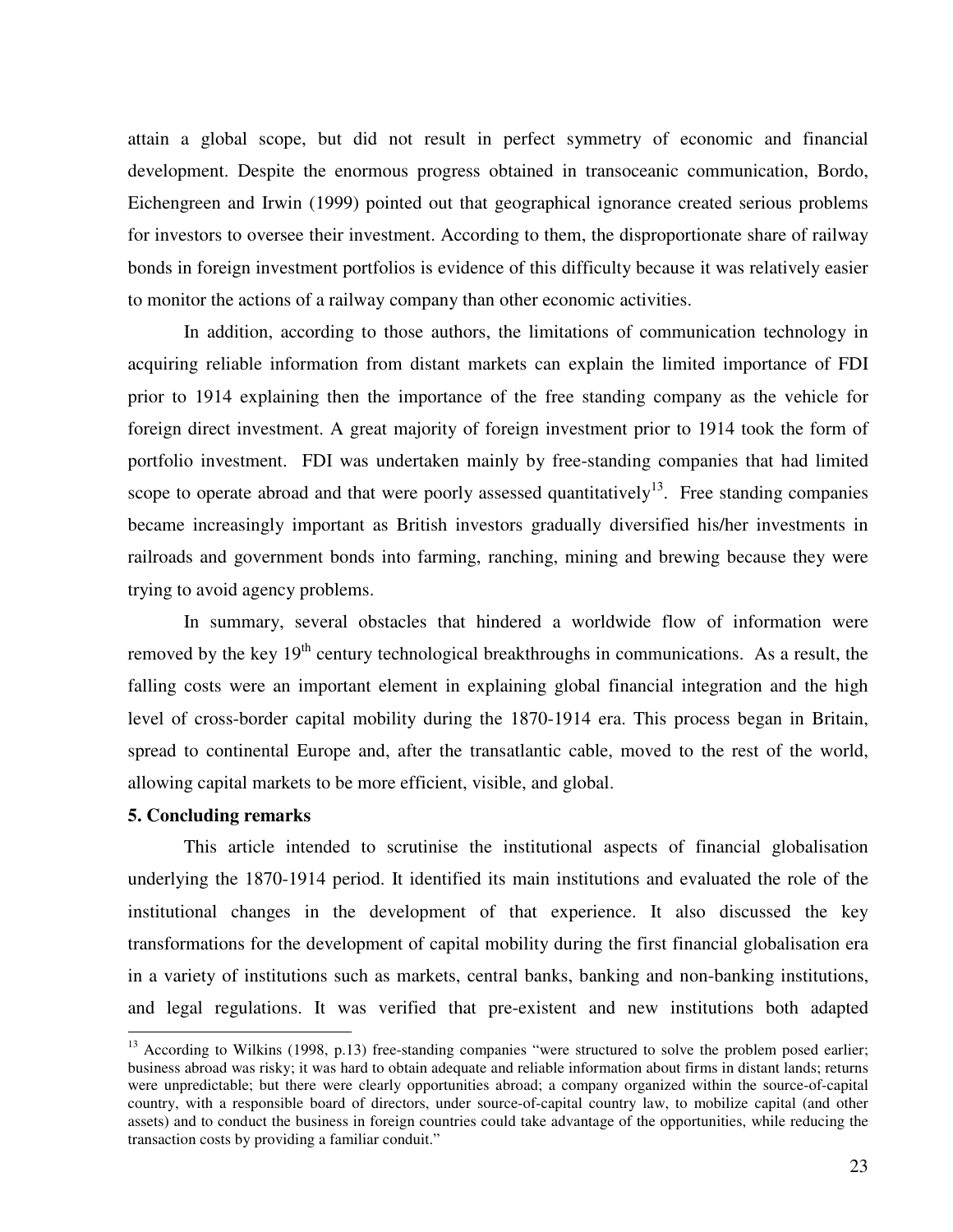themselves according to economic and political changes in the historical context. The main institutions that led to the first upsurge of financial globalisation emerged in the UK and in the core Western European countries. These countries were motivated to carry out great capital transactions due to their advanced industrial and technological development, and due to colonialist expansion. In other words, economic conditions, political organisation, technical progress and reliable institutions made possible the emergence and maintenance of markets, rules and international solidarity for close to forty years.

The historical importance of domestic policies to adjust internal financial markets into a global shape has been remarkable. Over time, national economies have adjusted their fiscal and monetary policies in order to become part of a "global discipline". In this globalisation era, this policy adaptation (whether voluntary or not) played an important role in the process of the gradual international interconnectedness of a number of nations. The reasons for this varied greatly according to the historical moment and the historical specificities of that time. On this account, the article aimed to highlight the institutional main features of that moment.

#### **Bibliography**

ALDCROFT, D., RICHARDSON, H. **The British economy 1870-1939**. London: Macmillan, 1970.

BAIROCH, P. "Globalisation myths and realities: one century of external trade and foreign investment." In BOYER, R. & DRACHE, D. (eds.). **States Against Markets: the limits of globalisation**. Routledge: London & New York, 1996.

BAIROCH, P. & KOZUL-WRIGHT, R. "Globalisation myths: some historical reflections on integration, industrialization and growth in the world economy." **UNCTAD Discussion Paper 113**, March, 1996.

BALDWIN, R. E. & MARTIN, P. "Two waves of globalisation: superficial similarities, fundamental differences". **NBER Working Paper 6904**, January, 1999.

BLOOMFIELD, Arthur E. **Monetary policy under the international Gold Standard: 1880-1914**. New York: Federal Reserve Bank of New York, 1959.

BORDO, M. & EICHENGREEN, B. & Irwin, D. "Is globalisation today really different than a hundred years ago?" **NBER Working Paper 7195**, September, 1999.

BORDO, M. & ROGOFF, H. "The Gold Standard as a 'good housekeeping seal of approval'." **The Journal of Economic History**, 56 (2) pp. 389-428, 1996.

CAIRNCROSS, A. K. **Home and foreign investment 1870-1913**. Cambridge: CUP, 1953.

CHANG, H-J **Kicking away the ladder: Development strategy in historical perspective**. London: Anthem Press, 2002.

EDELSTEIN, M. **Overseas investment in the age of high imperialism: the United Kingdom 1850-1914**. New York: Columbia University Press, 1982.

EICHENGREEN, B. **Globalizing capital: A history of the international monetary system**. Princeton: Princeton University Press, 1996.

EICHENGREEN, B. J. & BORDO, M. D. "Crises now and then: what lessons from the last of financial globalisation was?" **NBER Working Paper 8716**, January, 2002.

GALLAROTTI, G. **The anatomy of an international monetary regime: the classical gold standard, 1880-1914**. New York; Oxford University Press,1995.

GARBADE, K. D. & SILBER, W. L. "Technology, communication and the performance of financial markets: 1840- 1975." **The Journal of Finance**. 33 (3) pp. 819-32, 1977.

GREEN, A. & URQUHART, M. C. Factor and commodity flows in the international economy of 1840-1914: a multicountry view. **Journal of Economic History**, 36 (1) pp. 217-52, 1976.